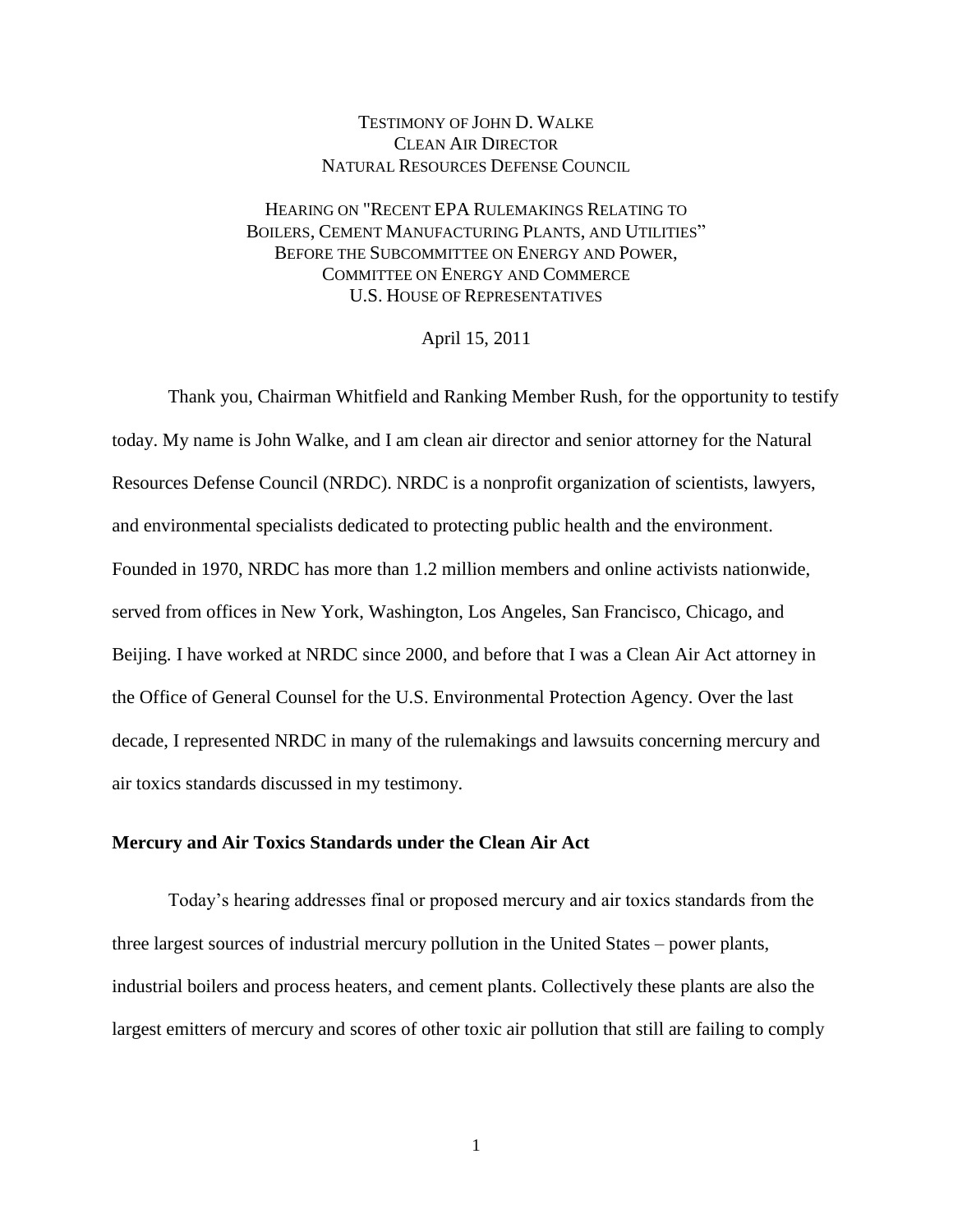with basic Clean Air Act requirements to reduce toxic pollution, over two decades after the adoption of the 1990 amendments to this landmark statute.

Since the 1990 amendments, over 100 air toxics standards have been adopted covering many hundreds of industrial source categories, including chemical plants, oil refineries, manufacturers, steel plants and others. But with respect to power plants, cement plants, and industrial boilers and process heaters, this period has yielded instead inexcusable delay and unlawful standards, all resulting in a failure to achieve legally required reductions in these facilities' toxic air pollution.

Now that EPA finally has adopted required mercury and air toxics standards, appeals are being made to delay, weaken or block these safeguards. These appeals are fundamentally irresponsible and should be rejected.

The final and proposed health safeguards for these three industrial categories will deliver the following enormous benefits to the American people every year.

**Power plants**: EPA's [proposed mercury and air toxics standards](http://www.epa.gov/airquality/powerplanttoxics/actions.html) for power plants that burn coal and oil are projected to save as many as  $17,000$  American lives every year by  $2015$ . These standards also will prevent up to 11,000 cases of heart attacks, 120,000 cases of asthma attacks, 11,000 cases of acute bronchitis among children, 12,000 emergency room and hospital visits and 850,000 lost work days every year.

The proposed standards are expected to reduce mercury emissions from power plants burning coal and oil by 91%, acid gas pollution by 91%, direct particulate matter (PM) emissions

<sup>&</sup>lt;sup>1</sup> See generally [http://www.epa.gov/airquality/powerplanttoxics/pdfs/overviewfactsheet.pdf.](http://www.epa.gov/airquality/powerplanttoxics/pdfs/overviewfactsheet.pdf)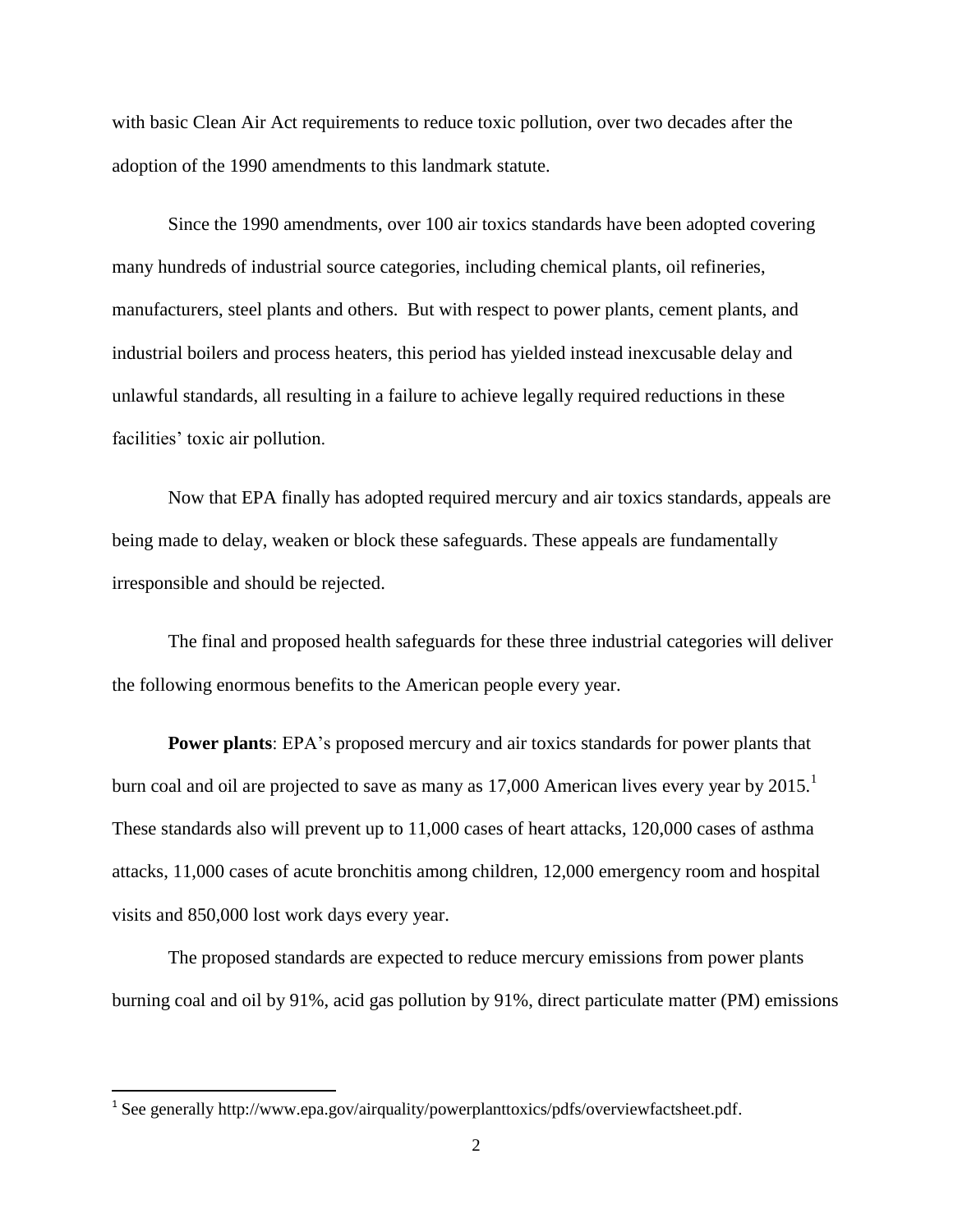by 30% and sulfur dioxide (SO2) emissions by 53%, down to 2.1 million tons of annual  $SO<sub>2</sub>$ [emissions.](http://www.epa.gov/airquality/powerplanttoxics/pdfs/proposal.pdf)

Due to these tremendous health benefits, the proposed standards are estimated to yield monetized benefits of \$59 billion to \$140 billion annually, compared to annual compliance costs of approximately \$10.9 billion. This represents \$5 to \$13 in health benefits for every \$1 spent to reduce pollution.

**Cement plants:** EPA's final mercury and air toxics standards for cement plants are estimated to save as many as 2,500 lives every year by  $2013.<sup>2</sup>$  The standards also will prevent up to 17,000 cases of aggravated asthma, 1,500 heart attacks, 32,000 cases of upper and lower respiratory symptoms, and 130,000 days of lost work, annually by the year 2013.

The safeguards will reduce annual emissions of cement plants' mercury by 16,600 pounds (a 92% cut), acid gases by 5,800 tons (97% cut), soot pollution by 11,500 tons (92% cut) and sulfur dioxide pollution by 110,000 (78% cut).

These standards will produce benefits of \$6.7 billion to \$18 billion annually, yielding benefits that outweigh costs by a factor of 7 to 20:1.

**Boilers and process heaters:** EPA's [final mercury and air toxics standards for industrial,](file:///C:/Documents%20and%20Settings/jwalke/Local%20Settings/Temporary%20Internet%20Files/Content.Outlook/PFPE5HO8/final%20mercury%20and%20air%20toxics%20standards%20for%20industrial,%20commercial%20and%20institutional%20boilers%20and%20process%20heaters%20are%20estimated%20to%20save%20as%20many%20as%206,500%20lives%20every%20year%20by%202014.%20See%20generally%20http:/www.epa.gov/airquality/combustion/docs/20110221mboilersfs.pdf.)  [commercial and institutional boilers and process heaters are estimated to save as many as 6,500](file:///C:/Documents%20and%20Settings/jwalke/Local%20Settings/Temporary%20Internet%20Files/Content.Outlook/PFPE5HO8/final%20mercury%20and%20air%20toxics%20standards%20for%20industrial,%20commercial%20and%20institutional%20boilers%20and%20process%20heaters%20are%20estimated%20to%20save%20as%20many%20as%206,500%20lives%20every%20year%20by%202014.%20See%20generally%20http:/www.epa.gov/airquality/combustion/docs/20110221mboilersfs.pdf.)  [lives every year by](file:///C:/Documents%20and%20Settings/jwalke/Local%20Settings/Temporary%20Internet%20Files/Content.Outlook/PFPE5HO8/final%20mercury%20and%20air%20toxics%20standards%20for%20industrial,%20commercial%20and%20institutional%20boilers%20and%20process%20heaters%20are%20estimated%20to%20save%20as%20many%20as%206,500%20lives%20every%20year%20by%202014.%20See%20generally%20http:/www.epa.gov/airquality/combustion/docs/20110221mboilersfs.pdf.) 2014.<sup>3</sup> The safeguards also will prevent up to  $41,000$  cases of aggravated asthma, 4,000 heart attacks, 1,600 cases of chronic bronchitis, 3,700 cases of acute bronchitis, 4,300 hospital and emergency room visits, and 78,000 cases of respiratory symptoms, and 310,000 lost work or school days every year starting in 2014.

 2 See generally [http://www.epa.gov/ttn/atw/pcem/pcem\\_fs\\_080910.pdf.](http://www.epa.gov/ttn/atw/pcem/pcem_fs_080910.pdf)

<sup>&</sup>lt;sup>3</sup> See generally http://www.epa.gov/airquality/combustion/docs/20110221mboilersfs.pdf.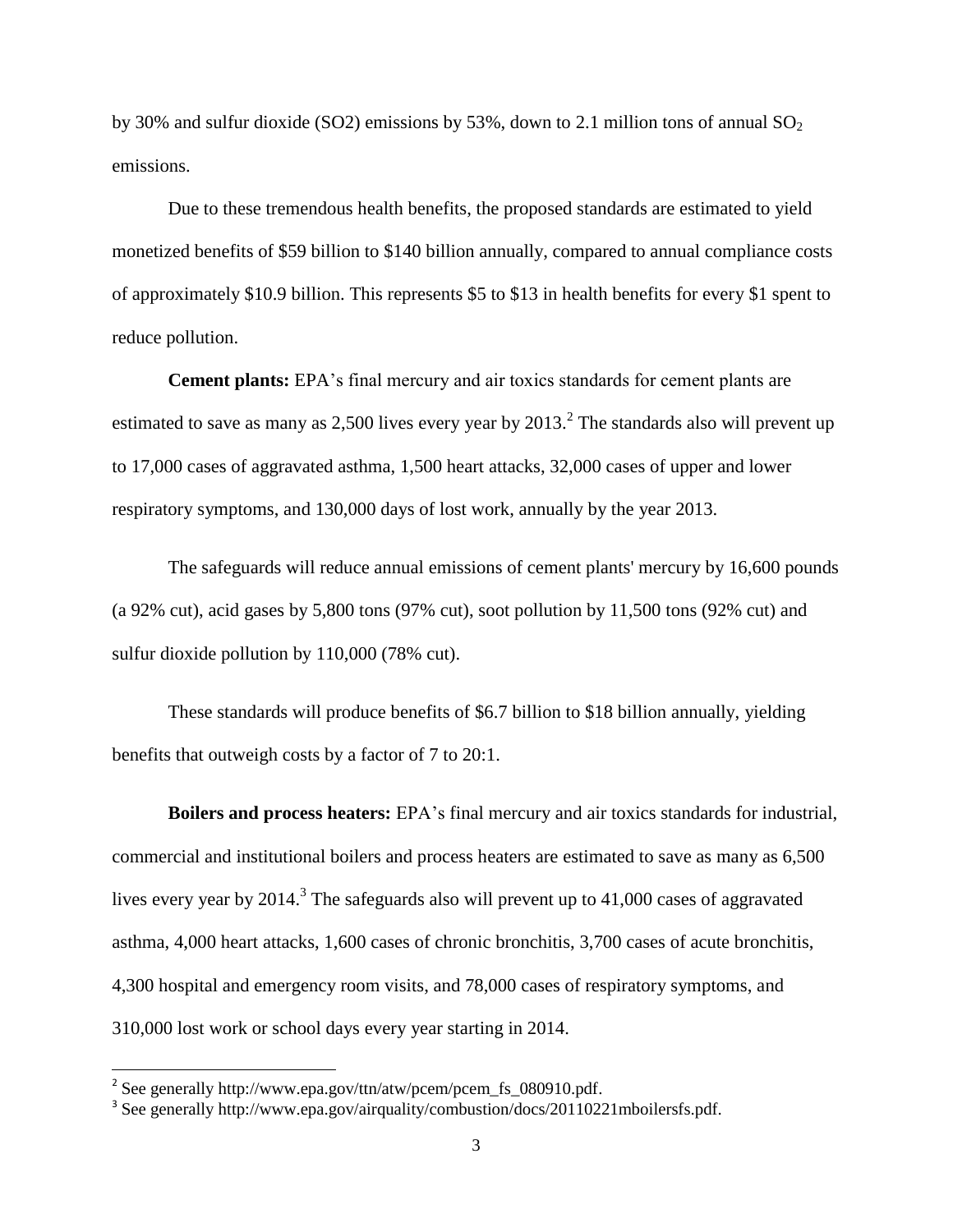The standards will reduce nationwide emissions from the covered entities by 2,800 pounds per year of mercury, 2,700 tons per year (tpy) of non-mercury metals, 30,000 tpy of HCl, 47,000 tpy of PM, 440,000 tpy of SO2, and 7,000 tpy of volatile organic compounds (which are hazardous and contribute to smog formation).

EPA estimates that the standards will provide benefits of \$22 to 54 billion in 2014, compared to compliance costs of \$1.4 billion per year, representing \$18 to \$39 in health benefits for every \$1 spent to reduce pollution.

### **Delay Would Mean More Deaths and Disease**

According to recent media reports, members of this Committee are planning legislation to weaken and/or delay one or more of the mercury and air toxics standards at issue in today's hearing. This would be deeply irresponsible. As discussed below, power plants, cement plants and boilers have escaped required reductions in mercury and dozens of other toxic air pollutants for a decade or longer, exposing Americans to dangerous and deadly air pollution.

Before we see the details of any weakening legislation, let me catalogue the potential magnitude of extreme health impacts caused by a single additional year of delay for these three sets of health standards:

- 26,000 premature deaths;
- 16,500 non-fatal heart attacks;
- 178,000 asthma attacks;
- 12,000 cases of acute or chronic bronchitis;
- 330,000 cases of upper or lower respiratory symptoms;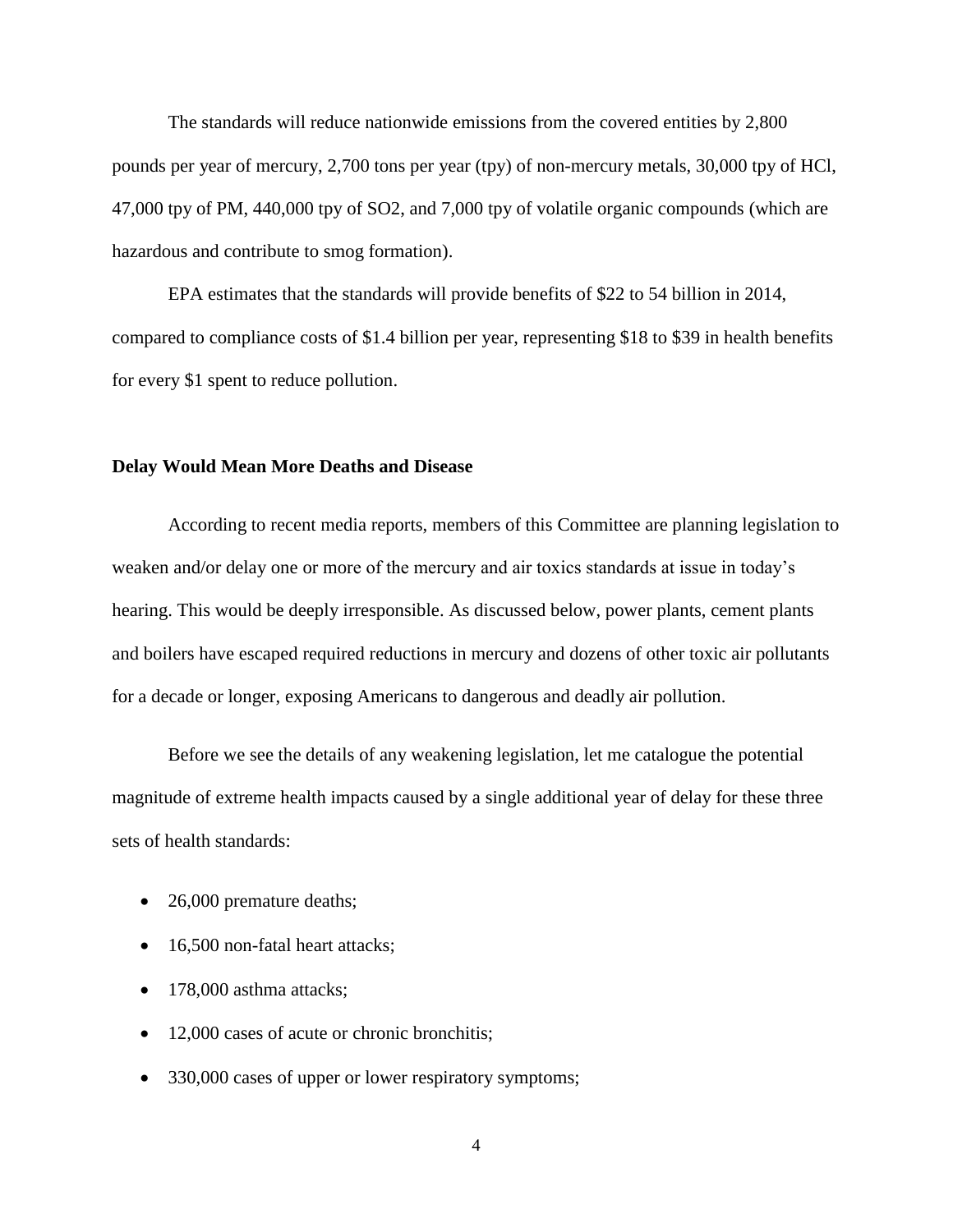- 18,000 hospital admissions and emergency room visits;
- 1,290,000 days when people must miss work or school; and
- 7,750,000 days when people must restrict their activities.

I respectfully ask Members to be honest with Americans about how many people will be allowed to die due to the weakening, delay or demise of these health safeguards. How many more pregnant women, children and fetuses will be poisoned by mercury in their bodies, if Congress delays or eliminate health safeguards covering the three biggest industrial pollution sources of mercury in the country today -- power plants, industrial boilers and cement plants? How many additional hundreds of thousands of cases of asthma attacks, bronchitis, heart attacks and trips to the ER must occur?

Before Congress even considers setting the country on this destructive course, I urge you to convene legislative hearings not with lawyers, lobbyists and company executives – but with doctors, nurses and respiratory therapists. These are the dedicated professionals that devote their talents and energies to helping asthmatic children gasping for air, aiding babies whose brains have been poisoned by their mother's mercury ingestion, and saving the lives of our elderly loved ones that suffer air pollution-induced heart attacks and strokes.

The American people deserve to know how and why their right to clean air is being restricted, after that right was promised in the 1990 Clean Air Act Amendments by overwhelming bi-partisan majorities in the House and Senate. The law was signed by a Republican President (George H. W. Bush), approved by 89 Senators (including 38 Republicans, all but 6), and 401 House members (including 154 Republicans, all but 16). And the earlier Clean Air Acts of 1977 and 1970 enjoyed equally broad bi-partisan support.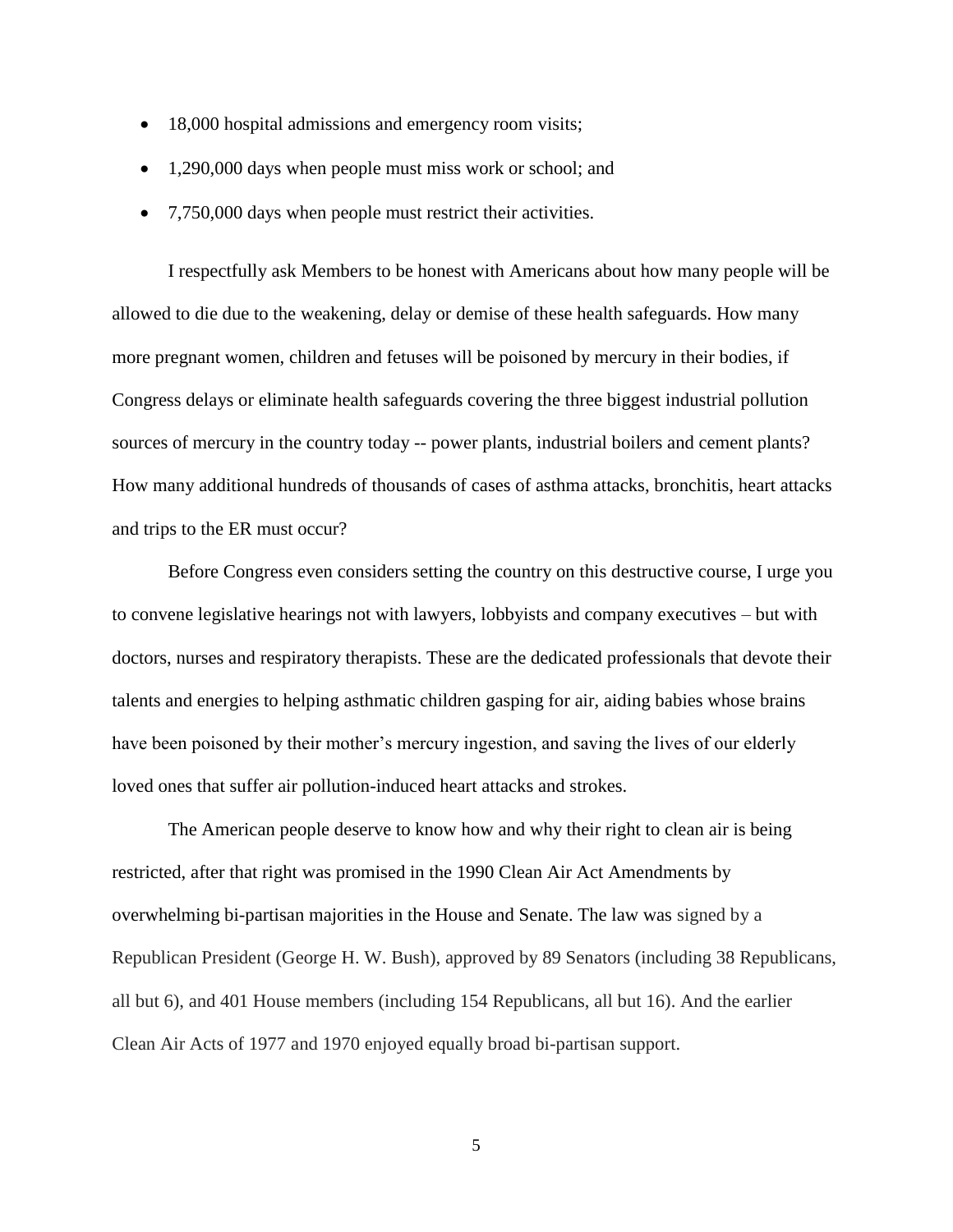It would be a tragedy for the nation were that bi-partisan support to crumble in order to accommodate demands by polluters to increase emissions of toxic air pollution that cause cancer, neurotoxicity, heart attacks, asthma and premature deaths.

### **Clean Air Act Background**

As EPA has explained about the regulation of toxic air pollution under the Clean Air Act: Before the 1990 Clean Air Act Amendments, EPA regulated air toxics one chemical at a time. This approach did not work well. Between 1970 and 1990, EPA established regulations for only seven pollutants. The 1990 Clean Air Act Amendments took a completely different approach to reducing toxic air pollutants. The Amendments required EPA to identify categories of industrial sources for 187 listed toxic air pollutants and to take steps to reduce pollution by requiring sources to install controls or change production processes. It makes good sense to regulate by categories of industries rather than one pollutant at a time, since many individual sources release more than one toxic chemical. Developing controls and process changes for industrial source categories can result in major reductions in releases of multiple pollutants at one time.

See generally [http://www.epa.gov/air/caa/peg/toxics.html.](http://www.epa.gov/air/caa/peg/toxics.html) In enacting the 1990 Clean Air Act, Congress "requires EPA to set regulations using a technology-based or performance-based approach to reduce toxic emissions from industrial sources." This approach is called the Maximum Achievable Control Technology (MACT) program and requires performance standards to be based upon the emissions reductions achieved by the cleanest facilities in an industrial sector, the average of the top 12% of lowest emitting plants or equipment. As the agency's guide explains, "[i]n most cases, EPA does not prescribe a specific control technology,

6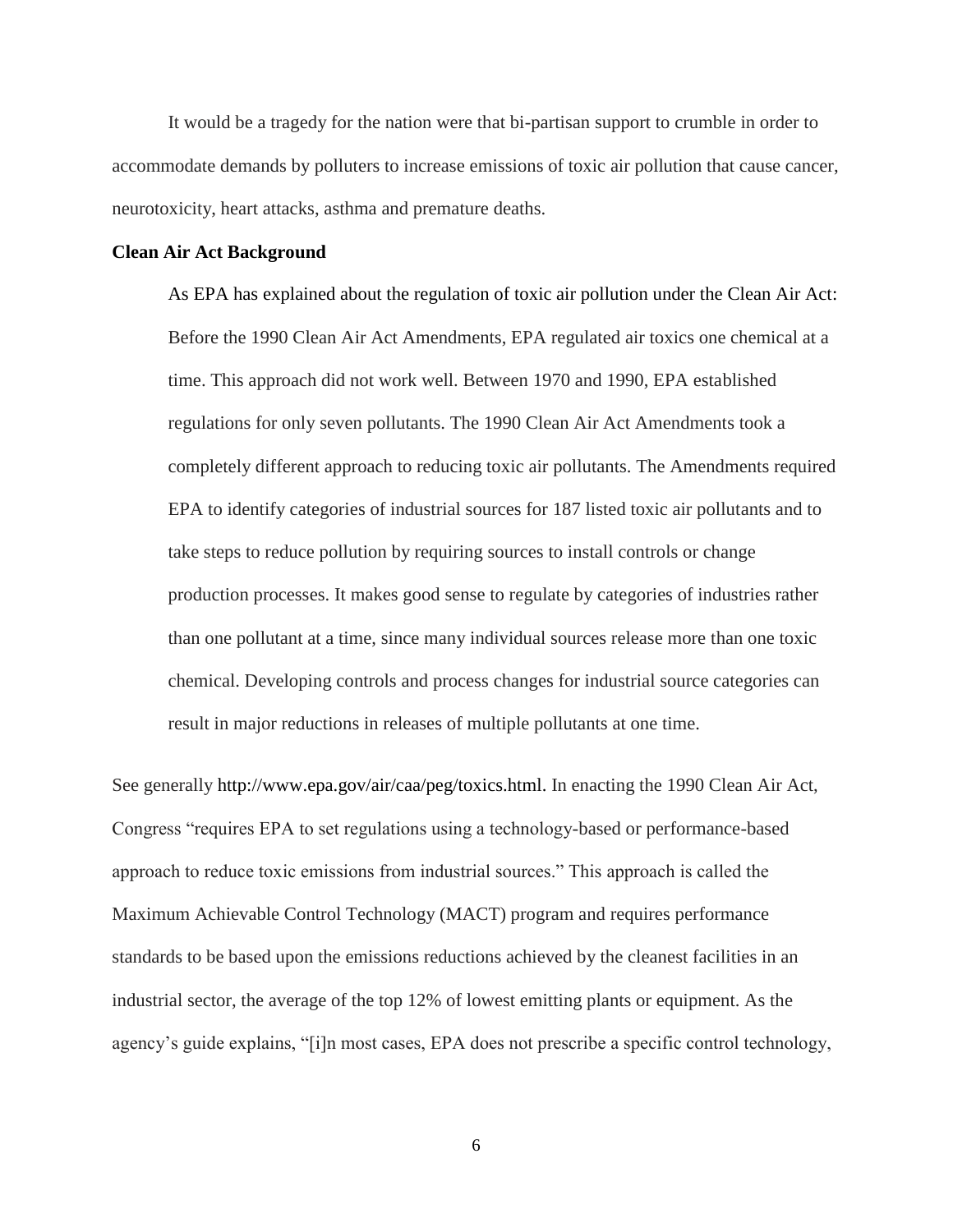but sets a performance level based on a technology or other practices already used by the bettercontrolled and lower emitting sources in an industry."

Since the 1990 update to the Clean Air Act, EPA has adopted [over 120 toxic air pollutant](http://www.epa.gov/ttn/atw/mactfnlalph.html)  [standards](http://www.epa.gov/ttn/atw/mactfnlalph.html) under the Act, covering literally hundreds of different types of industrial operations and equipment categories.<sup>4</sup> These include chemical plants, oil refineries, hazardous waste incinerators, iron and steel foundries, battery manufacturers, pharmaceutical plants, lead smelters, semiconductor manufacturers and fiberglass plants, among many others.

In 1992 EPA published a list of industrial categories for which it would develop toxic air pollution standards under the law's new MACT program. Cement plants and industrial boilers were added to the list at that time. NRDC filed suit against EPA alleging that the agency unlawfully omitted power plants from that list.

**The example of power plants.** Power plants and their toxic air pollution deserve special attention because of the lengthy history of delay since the 1990 law, and the truly extreme and irresponsible actions by the prior administration that led us to where we are today.

Under the Clean Air Act, EPA was supposed to conduct a health effects study addressing whether the agency should regulate toxic air pollution from fossil fuel-fired power plants using MACT standards. The law requires such regulation if EPA determines that it is "appropriate and necessary." As a result of the original lawsuit, NRDC and EPA entered into a settlement agreement in 1994, under which EPA was required to complete the study and report to Congress by November 1995. Following several delays, EPA submitted the report to Congress in February

<sup>&</sup>lt;sup>4</sup> See generally [http://www.epa.gov/ttn/atw/mactfnlalph.html.](http://www.epa.gov/ttn/atw/mactfnlalph.html)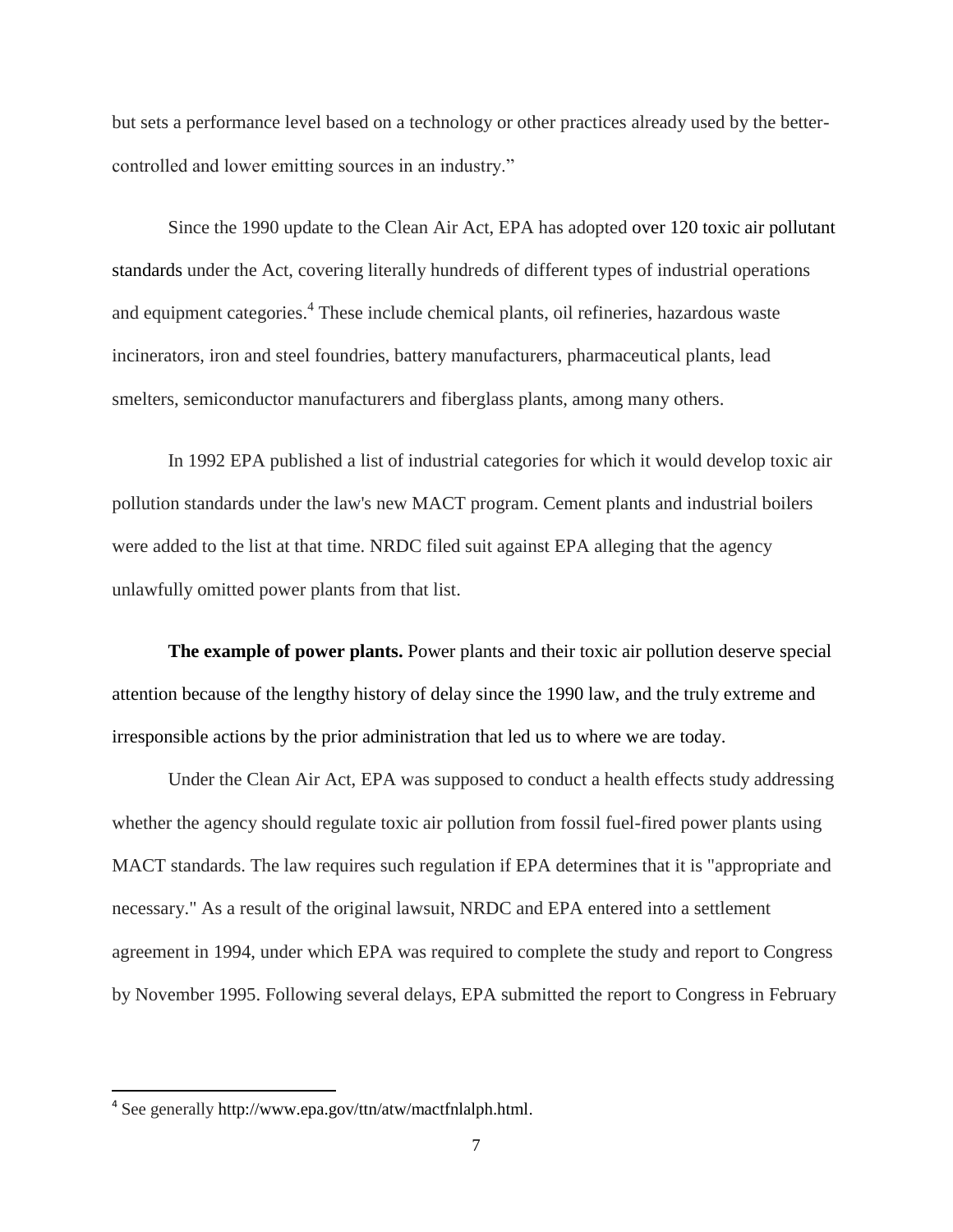1998 – but still without making a determination about the appropriateness and necessity of MACT standards.<sup>5</sup>

Following notice of intent to file an "unreasonable delay" lawsuit by NRDC and the Sierra Club later in 1998, the original NRDC settlement agreement was modified twice more to require EPA to make the necessary regulatory determination by December 15, 2000. Then-EPA Administrator Carol Browner did so and determined that it was "appropriate and necessary" to reduce toxic air pollutants from fossil fuel-fired power plants using the law's protective MACT standards.

Soon after taking office, signs emerged that the Bush administration would not follow the law and issue the MACT standards for power plants required by the Clean Air Act. In a now notorious [April 2001 speech](http://www.nrdc.org/media/docs/050202.pdf) that was recorded and transcribed without his awareness, a utility industry lobbyist told his coal industry audience that EPA had been planning to use the agency's existing authority under the Clean Air Act to require large and prompt reductions in toxic air pollution from coal-burning power plants, namely MACT standards.<sup>6</sup> Never fear, the lobbyist assured his colleagues, he and his friends in the Bush White House had a plan: the Administration would create what the lobbyist called the "next generation of regulatory programs" for power plants. Predicting precisely what unfolded under the Bush administration, the lobbyist boasted that "the goal here will be to gain a foothold, an irreversible foothold on the next generation of reasonable cost effective  $SO_2$  and  $NO<sub>x</sub>$  reduction, plus air toxics that we can all live with and that someone else can't undo." Observing that "mercury is the killer," the

<sup>&</sup>lt;sup>5</sup> See [http://www.epa.gov/ttn/atw/combust/utiltox/eurtc1.pdf.](http://www.epa.gov/ttn/atw/combust/utiltox/eurtc1.pdf)

<sup>6</sup> See [http://www.nrdc.org/media/docs/050202.pdf.](http://www.nrdc.org/media/docs/050202.pdf)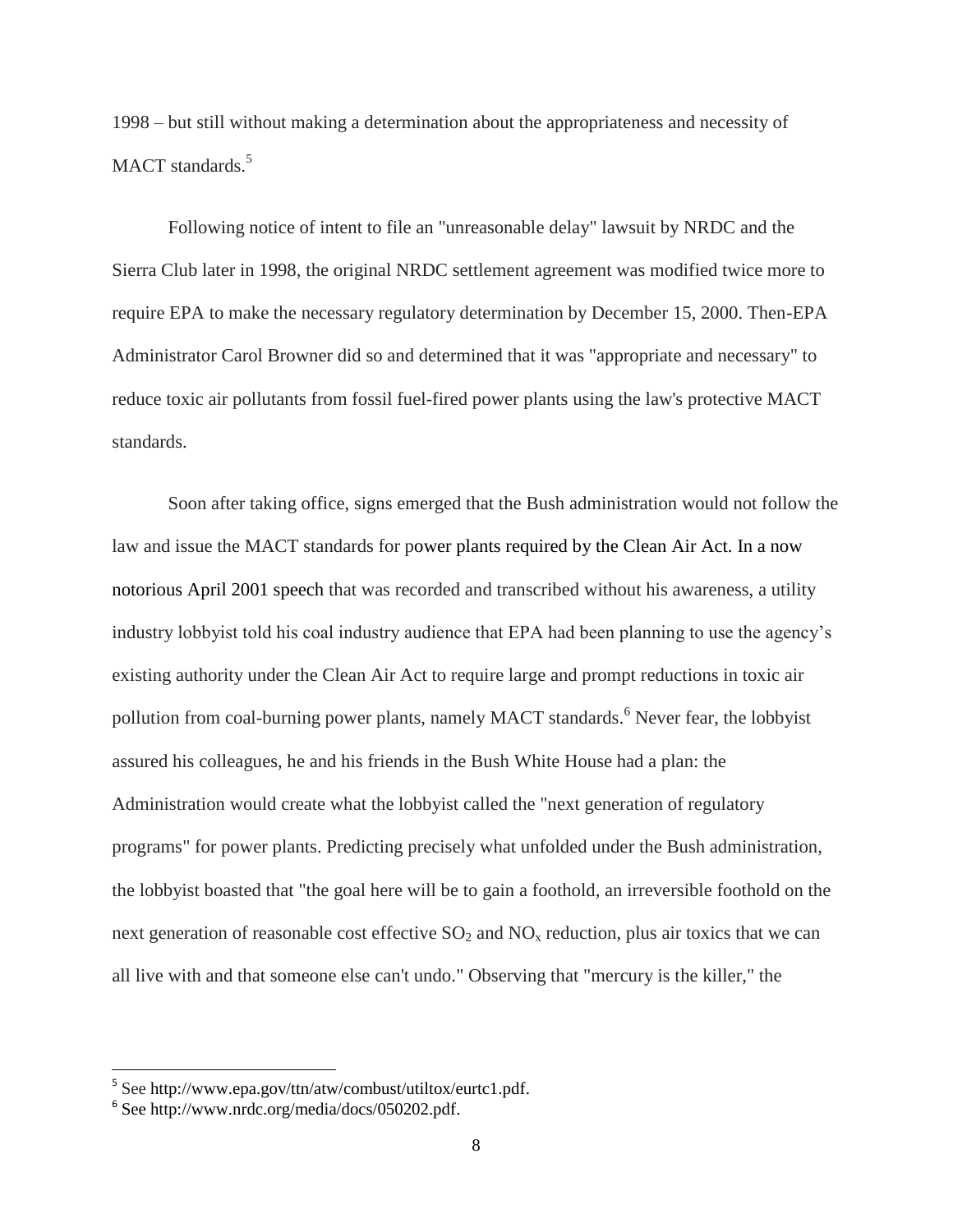lobbyist signaled that eliminating the obligation to comply with MACT standards to reduce mercury and toxic air pollutants would be the very highest priority for the utility industry.

And the Bush administration obliged that desire fully, developing legislation that actually would have *repealed* the MACT program to prevent its application to power plants' toxic air pollution, ignoring over six dozen different toxic air pollutants from power plants (like arsenic, lead and dioxins) and substituting much weaker and delayed standards covering mercury alone. The eventual bill that was introduced before the Senate Environment and Public Works Committee, the "Clear Skies Act of 2005", S.131, failed to be reported out of Committee following an unsuccessful vote in March 2005.

Following the Senate Committee vote, the Bush Administration set out to implement the central features of its Clear Skies legislation through a series of EPA regulations under the current Clean Air Act. The most harmful feature of the failed legislation concerning toxic air pollution – the repeal of the Act's MACT standards – was carried out *administratively* by the Bush administration in the form of two rulemakings, despite the absence of any statutory authority whatsoever for these administrative actions.

These rulemakings were proposed in 2004 and made clear immediately that the Bush administration had no intention of following the law to require MACT standards that would reduce all toxic air pollutants from power plants. Then in early 2005, the administration confirmed that fear by purporting to retract EPA's prior commitment to protect public health by requiring MACT standards for toxic pollution from power plants, issuing a so-called "rescission rule". Simultaneously, EPA issued a mercury "cap-and-trade" rule that purported to require significant reductions in power plant mercury emissions but in fact delayed *any* mercury

9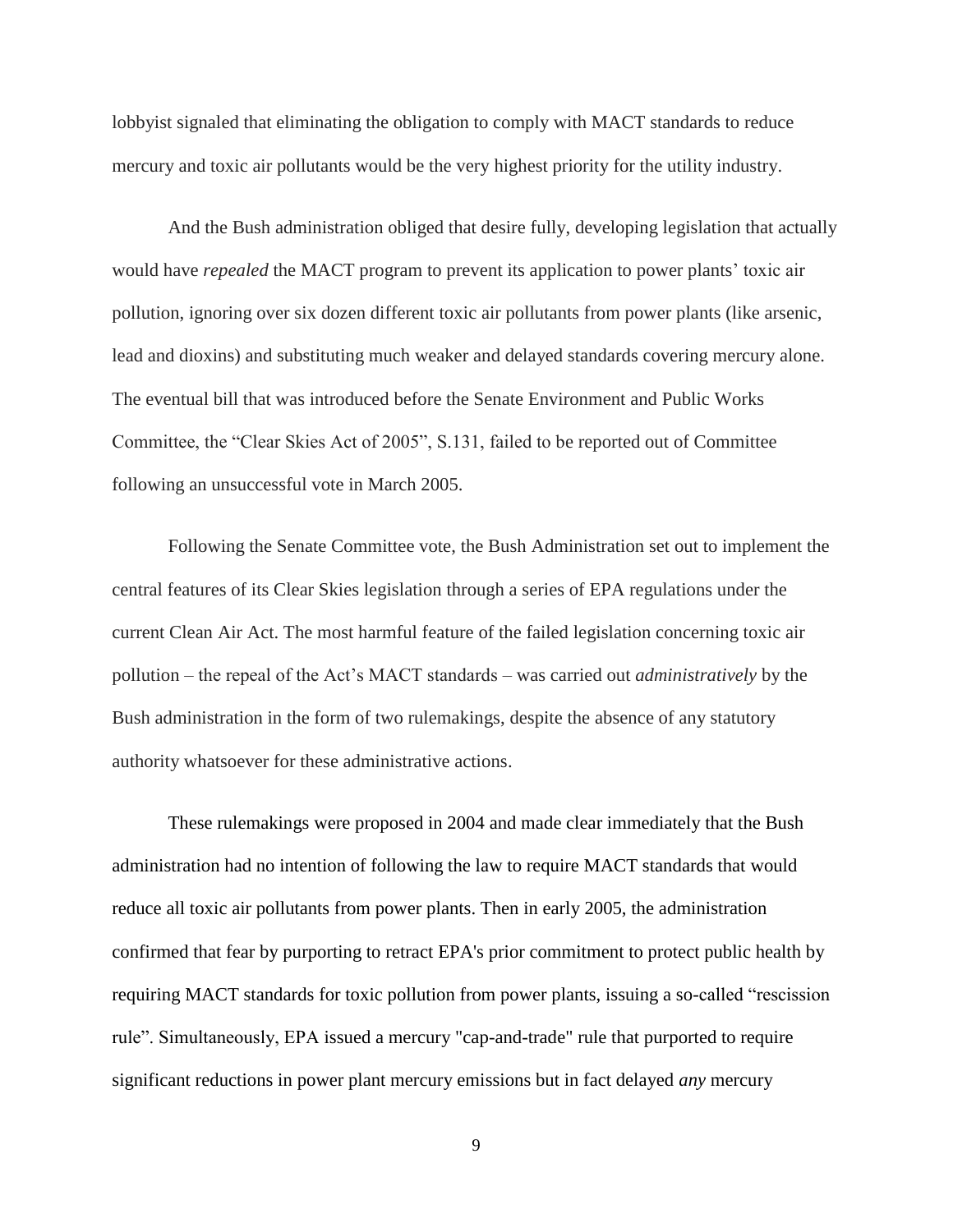regulation for 13 years. That rule disclaimed any need to reduce the remaining 70 or so toxic air pollutants from power plants and left power plants' toxic air pollutants like arsenic, lead, dioxins, acid gases and heavy metals completely unregulated.

The two rules immediately were challenged by a coalition of state attorneys general from across the country, as well as public health and conservations groups, in a case called *New Jersey v. EPA*. In February 2008, the U.S. Court of Appeals for the D.C. Circuit ruled unanimously that EPA had illegally evaded the Clean Air Act's protective, required safeguards -- MACT standards -- that should have required deep and timely reductions in all toxic air pollution, including mercury, from the nation's coal-fired power plants.<sup>7</sup>

The Court further ruled that EPA had illegally substituted a mercury pollution trading scheme for the protections required by the Clean Air Act. The Court vacated the EPA rules and made clear that EPA now had a firm legal obligation to adopt MACT standards to reduce all toxic air pollutants from power plants.

The unanimous court ruling even went so far as to mock EPA's defiance of the plain language of the law. The Court compared EPA's actions to the capricious Queen of Hearts in "Alice in Wonderland," since  $EPA$  had – in the Court's words – "substituted [its] desires for the plain text‖ of the law. This ruling made clear that the violations were not mere legal technicalities, but instead were actions that defied the plain language of the Clean Air Act and skirted a necessary health demonstration that the Bush administration had not even attempted to make because it knew it could not.

<sup>&</sup>lt;sup>7</sup> See [http://pacer.cadc.uscourts.gov/docs/common/opinions/200802/05-1097a.pdf.](http://pacer.cadc.uscourts.gov/docs/common/opinions/200802/05-1097a.pdf)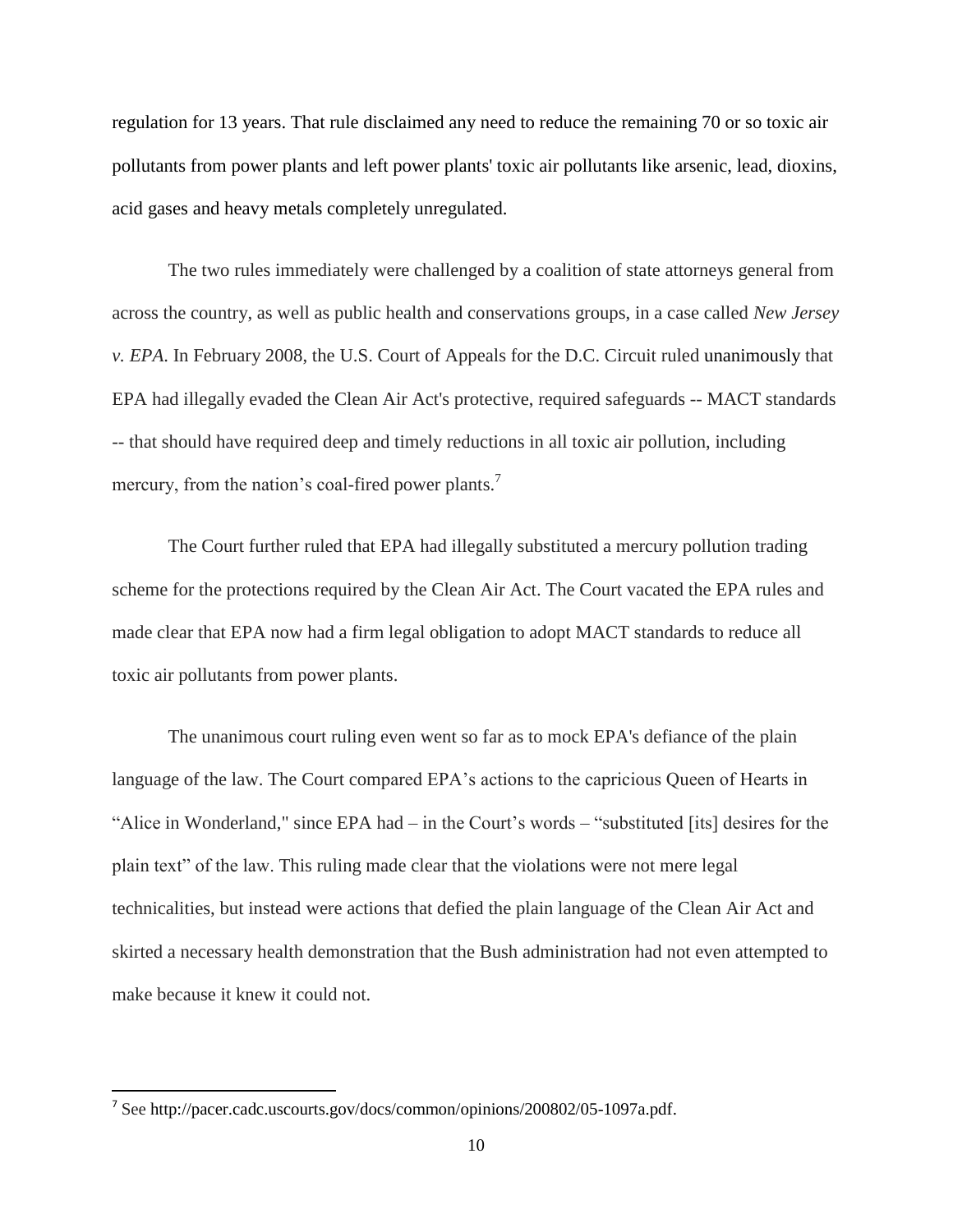The Court vacated both unlawful EPA rules in its February 2008 decision and remanded them to EPA for re-proposal and re-issuance under required Clean Air Act safeguards, the MACT standards.

### **Unlawful Standards and Illegal Delay Brought Us to Where We Are Today**

Accordingly, when the current administration took office in early 2009, it inherited the obligation to correct and re-issue mercury and air toxics standards for power plants and several other industrial categories, following numerous court decisions that overturned unlawful and unprotective standard issued by the prior administration.<sup>8</sup> These standards already were long overdue when issued, but they were grossly overdue by the time the courts remanded the illegal standards to EPA for correction. Of the three rules under discussion today, this was the case for the mercury and air toxics standards for industrial boilers and power plants, which were declared unlawful by the United States Court of Appeals for the D.C. Circuit in 2007 and early 2008, respectively.<sup>9</sup> EPA agreed voluntarily to correct and re-issue the standards for cement plants, following a string of court losses by the prior administration that made clear the cement standards would be declared unlawful as well. The Bush administration did not correct any of these legally deficient rules, but left them for the incoming Obama administration to fix.

And that is why these standards are being re-proposed or adopted only now by the Obama administration, some 21 years after the 1990 Clean Air Act Amendments.

<sup>8</sup> See, *e.g.*, *Mossville v.EPA*, 370 F. 3d 1232 (D.C. Cir. 2004) (Polyvinyl Chloride MACT Rule); *Sierra Club v. EPA*, No. 05-1441 (Hazardous Waste Combustor MACT); *Sierra Club v. EPA*, 479 F.3d 875 (D.C. Cir. 2007) (Brick and Structural Clay Products and Clay Ceramics MACT rules); *NRDC et al. v. EPA*, 489 F.3d 1250 (D.C. Cir. 2007) (Boiler MACT and CISWI Definitions rule); *Sierra Club v. EPA*, No. 06-1066 (Standards of Performance for New Stationary Sources and Emission Guidelines for Existing Sources: Other Solid Waste Incineration Units); *NRDC v. EPA*, 489 F.3d 1364 (D.C. Cir. 2007) (MACT for Plywood and Composite Wood Products Facilities); *State of New Jersey et al. v. EPA*, No. 05-1097, (D.C. Cir. Feb. 8, 2008) (Section 112(n) Revision Rule and Clean Air Mercury Rule). <sup>9</sup> See *NRDC v. EPA*, *supra* (overturning air toxics standards for industrial boilers and solid waste incinerators); *State of New Jersey v. EPA*, *supra* (overturning mercury standards for power plants).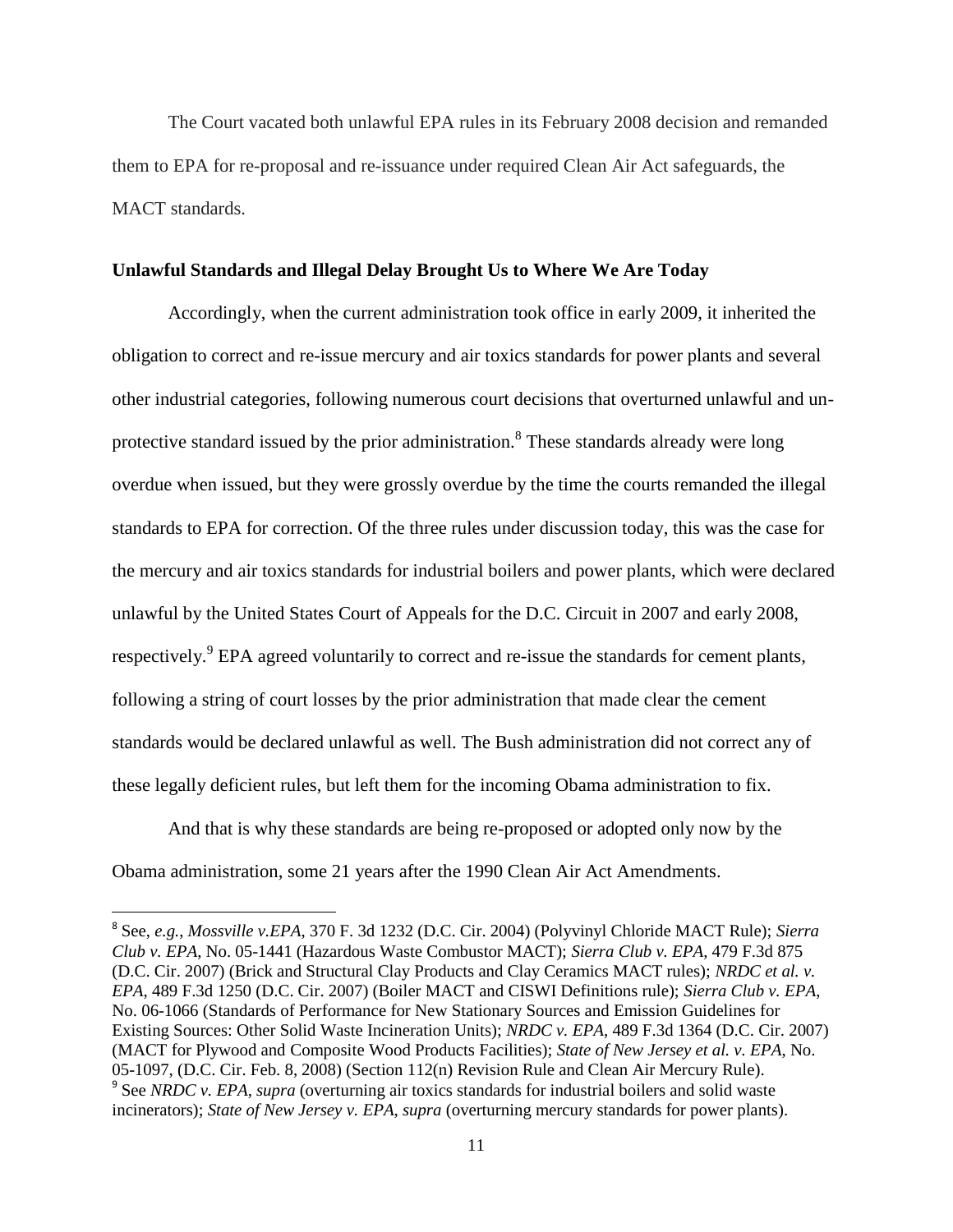### **The Clean Air Act Works and Enjoys Overwhelming Public Support**

The Clean Air Act is one of our country's most successful public health and environmental laws in the past 40 years marking the modern environmental era. The EPA recently released a report on the health and economic health benefits of the 1990 Clean Air Act amendments, assessed from 1990 to 2020.<sup>10</sup> The agency found that the Clean Air Act has saved over 160,000 lives every year by the year 2010, and the law will save over 230,000 lives every year by the year 2020.

NRDC analyzed the EPA report beyond the two target years of 2010 and 2020 in order to arrive at a cumulative assessment of the lives saved by the 1990 Clean Air Act Amendments by the year 2020. As summarized by my colleague, Christina Angelides:

NRDC's own analysis of EPA's report shows that the 1990 amendments will have cumulatively saved **4.2 million lives** and avoided millions of cases of pollution-related illness by 2020 — including **43.8 million cases of asthma exacerbation, 3.3 million heart attacks, 2.1 million hospital admissions and 2.2 million emergency room visits, and 313 million lost work days**. For comparative purposes, 4.2 million is about the population of the city of Los Angeles.

A more detailed break-down of the avoided healthy impacts is presented in the following table (the blue portion is from the EPA report, while the green reflects NRDC's additional analysis)<sup>11</sup>:

l

<sup>&</sup>lt;sup>10</sup> See generally [http://www.epa.gov/air/sect812/prospective2.html.](http://www.epa.gov/air/sect812/prospective2.html)

<sup>&</sup>lt;sup>11</sup> See generally [http://switchboard.nrdc.org/blogs/cangelides/the\\_1990\\_clean\\_air\\_act\\_will\\_sa.html.](http://switchboard.nrdc.org/blogs/cangelides/the_1990_clean_air_act_will_sa.html)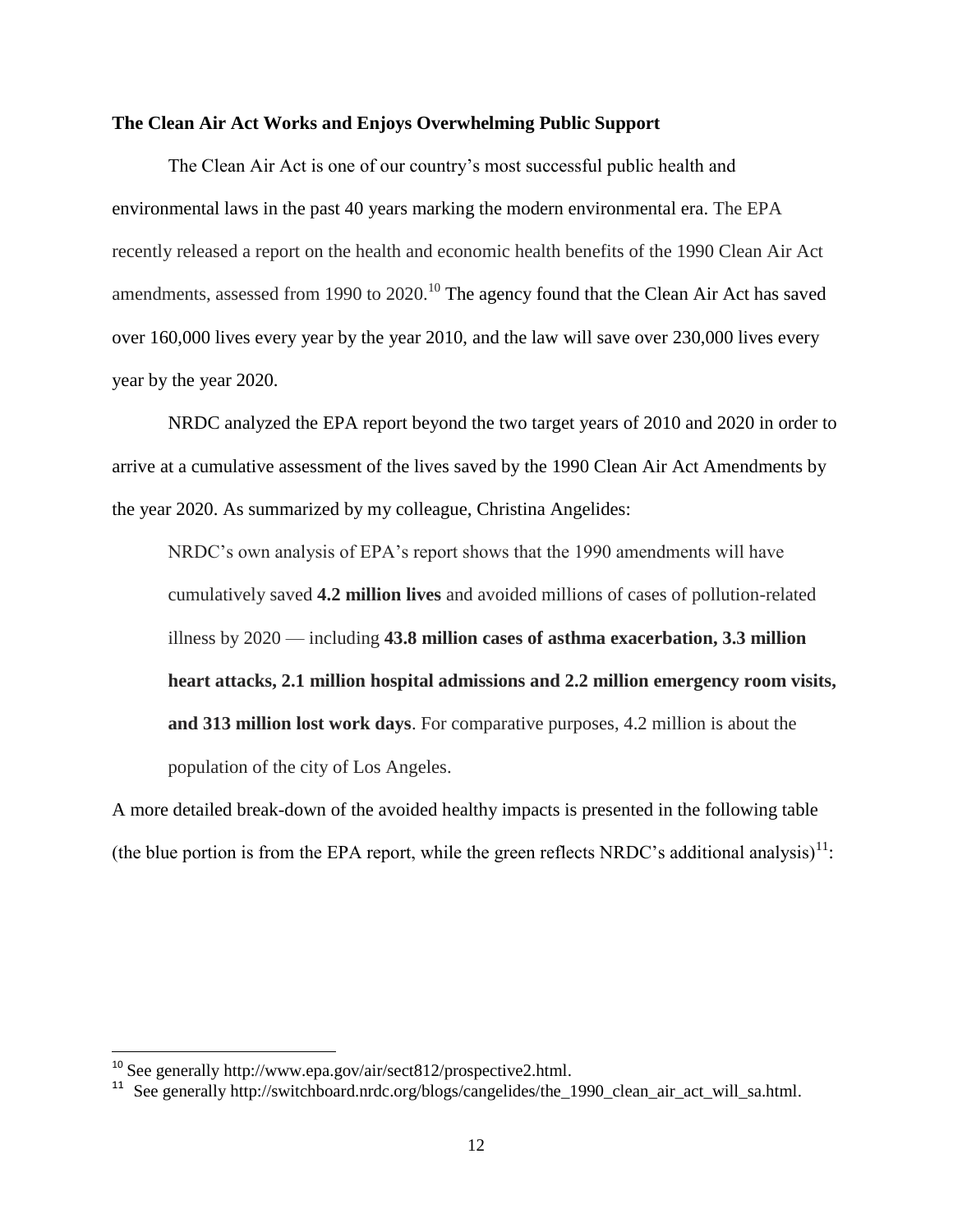| <b>Avoided Health Impacts</b><br>(PM2.5 & Ozone Only)* | Pollutants* | Year 2000* | <b>Year 2010*</b> | Year 2020*  | <b>Estimated Cumulative Benefits</b><br>1990-2020 (NRDC)** |
|--------------------------------------------------------|-------------|------------|-------------------|-------------|------------------------------------------------------------|
| PM 2.5 Adult Mortality                                 | PM          | 110,000    | 160,000           | 230,000     | 4,105,000                                                  |
| PM 2.5 Infant Mortality                                | PM          | 160        | 230               | 280         | 5,645                                                      |
| <b>Ozone Mortality</b>                                 | Ozone       | 1,400      | 4,300             | 7,100       | 96,700                                                     |
| <b>Chronic Bronchitis</b>                              | <b>PM</b>   | 34,000     | 54,000            | 75,000      | 1,333,500                                                  |
| <b>Acute Bronchitis</b>                                | <b>PM</b>   | 96,000     | 130,000           | 180,000     | 3,377,000                                                  |
| <b>Non-Fatal Myocardial Infarction</b>                 | PM          | 79,000     | 130,000           | 200,000     | 3,301,000                                                  |
| <b>Asthma Exacerbation</b>                             | <b>PM</b>   | 1,200,000  | 1,700,000         | 2,400,000   | 43,750,000                                                 |
| <b>Hospital Admissions</b>                             | PM, Ozone   | 46,000     | 86,000            | 135,000     | 2,111,500                                                  |
| <b>Emergency Room Visits</b>                           | PM, Ozone   | 58,000     | 86,000            | 120,000     | 2,173,000                                                  |
| <b>Resticted Activity Days</b>                         | PM, Ozone   | 49,000,000 | 84,000,000        | 110,000,000 | 1,991,000,000                                              |
| <b>Lost School Days</b>                                | Ozone       | 1,200,000  | 3,200,000         | 5,400,000   | 74,500,000                                                 |
| <b>Lost Work Days</b>                                  | PM          | 8,000,000  | 13,000,000        | 17,000,000  | 313,000,000                                                |

\*Data from Table 5-6, Environmental Protection Agency, The Benefits and Costs of the Clean Air Act: 1990 to 2020, February

2011, p.5-25.<br>\*\*To estimate the cumulative life savings and health benefits of the 1990 amendments from 1990 to 2020, NRDC assumed a<br>\*\*To estimate the cumulative life savings and health benefits of the 1990 amendments from roughly linear growth rate to interpolate benefit estimates for each year from 1995--when EPA's Acid Rain Program Phase I began to secure the first benefits under the amendments--through 2010, and benefit estimates for each year from 2010 to 2020. These annual benefit estimates were then aggregated across the entire period.

The Clean Air Act – and its toxic air pollution measures in particular – continue to enjoy tremendous support from the American people, as well as our nation's health and medical professionals. A nationwide poll conducted by Public Policy Polling and released by the NRDC reports how registered voters feel about U.S. House Members' actions to block public health safeguards.

- 66% of Americans including 54% of Republicans and 61% of Independents support ―requiring stricter limits on the amount of toxic chemicals such as mercury, lead, and arsenic that coal power plants and other industrial facilities release."
- 64% favor "requiring stricter limits on the amount of smog that vehicles and industrial facilities release."

In a recent CNN poll conducted by the Opinion Research Corporation from April 9-10,

71% of adult Americans polled responded that the federal government should continue to provide funding to the EPA to enforce regulations on greenhouse gases and other environmental issues. This included 80% of respondents from the Midwest and 71% from the South.

I am attaching to my testimony letters from health professionals attesting to the need to fully implement and enforce the Clean Air Act to protect public health. In a February 9, 2011 letter, 1,882 physicians, nurses, respiratory therapists, certified asthma educators and other health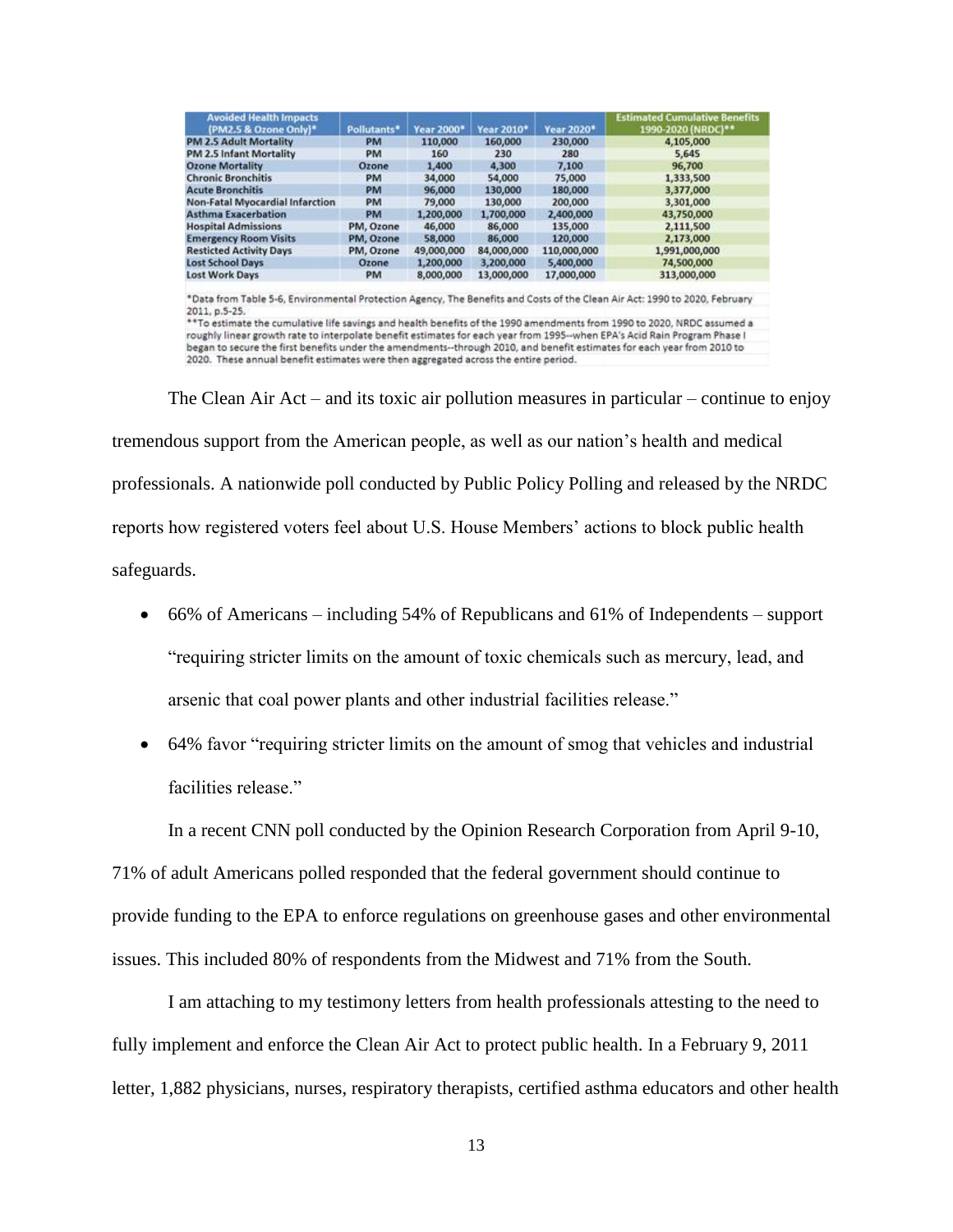and medical professionals from all 50 states and the District of Columbia urged members of Congress to "[s]upport full implementation of the Clean Air Act and resist any efforts to weaken, delay or block progress toward a healthier future for all Americans."

On February 15, 2011, health organizations ranging from the American Lung Association to the American College of Preventive Medicine wrote in strong opposition to H.J. Res. 9. This pending resolution under the Congressional Review Act would overturn the health standards limiting mercury and air toxic air pollution from cement plants. The groups wrote: "As the American Academy of Pediatrics notes, 'mercury in all of its forms is toxic to the fetus and children, and efforts should be made to reduce exposure to the extent possible to pregnant women and children as well as the general population.' Cement plants are the third-largest source of human-caused mercury emissions; rolling back mercury standards for such plants would be a step in exactly the wrong direction."

Finally, an April 4, 2011 letter from nearly 500 public health, medical, faith, consumer, community, conservation, and other groups urged Congress "to uphold the Clean Air Act and to reject any measure that would block or delay the U.S. Environmental Protection Agency from doing its job to protect all Americans from life-threatening air pollution." These organizations urged full Congressional support for EPA fulfilling its statutory responsibilities to reduce smog, soot and toxic air pollution – which is exactly what the power plant, boiler and cement mercury and air toxics standards will do.

These letters and polling data make clear that any efforts to weaken or delay these clean air safeguards will face strong public opposition, above all from the health and medical organizations and individuals who devote their lives to helping the public lead healthy lives.

14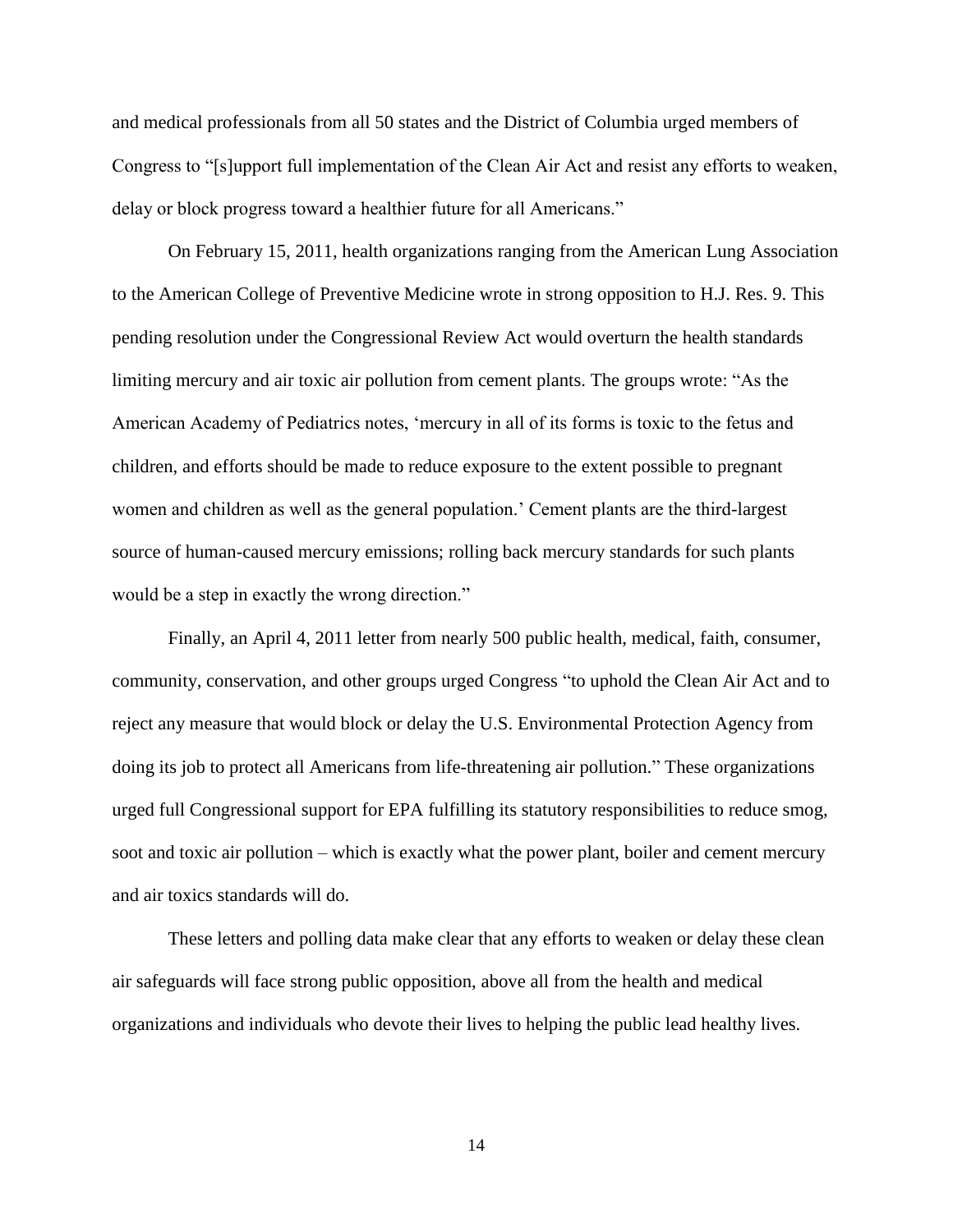### **Recent Congressional Attacks on Clean Air Safeguards Are Failing the Public**

Today's hearing *follows* a vote in which a majority of the House approved an amendment to H.R. 1's budget bill to block implementation and enforcement of the mercury and air toxics standards for cement plants. That blocking vote occurred despite no legislative hearings, no expert witnesses, no factual record, and fewer than 40 minutes of debate by nine members of Congress.

Today's hearing rightly will be seen by the American people as an after-the-fact trial for clean air protections that already have been convicted by a majority of the House of Representatives. That's not putting the cart before the horse; that's killing the horse, then using a cart to haul away the carcass.

The American people deserve better. The cement vote on H.R.1 marked the first time in the forty-year history of the Clean Air Act that a majority of the House of Representatives had voted to block EPA from implementing and enforcing standards to sharply reduce mercury and other toxic air emissions from a polluting industry. That legislative rider was dropped from the final budget agreement last week following opposition from the Senate, White House and hundreds of health, medical and other organizations. See *supra*.

The American people deserve better than to see these political favors for polluting interests renewed and extended to multiple mercury and air toxics standards that save lives, stop mercury poisoning and protect the public.

### **The Myth of EPA as "Rogue" Agency**

Some critics of EPA regulations – such as the mercury and air toxics standards for cement plants, boilers and power plants – have charged EPA with being a "rogue" agency. This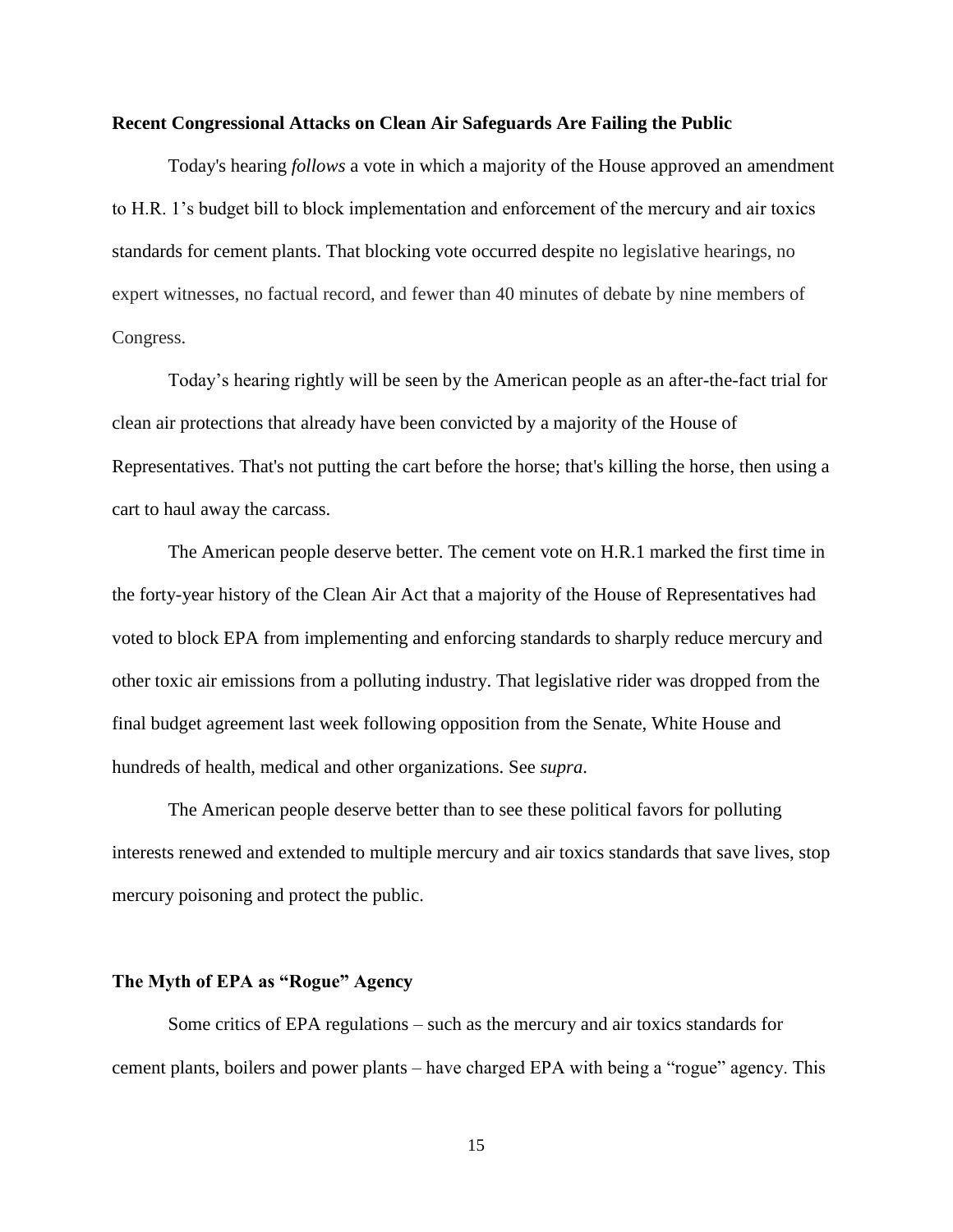overheated rhetorical indictment should be dismissed simply because it is leveled invariably when there is a disagreement over the agency's legal or policy decisions. But to examine the charge more fully, it's fair to say that it has been based upon two other claims that bear examination in the context of today's hearing: (1) that EPA is acting outside the scope of statutory authority conferred by Congress; and (2) that EPA is acting precipitously and the current administration is regulating at a much higher regulatory pace than prior administrations. Both of these claims are false.

First, EPA has acted within plain statutory authority in adopting final mercury and air toxics standards for cement plants and industrial boilers, and proposing such standards for power plants that burn coal and oil. Section 112 of the Clean Air Act confers clear authority to adopt such MACT standards for all hazardous air pollutants from listed stationary source categories, including the three identified industrial categories. Indeed, the EPA is following the instructions and legal precedents in a series of D.C. Circuit court decisions that overturned a string of Bush administration EPA rulemakings for violating the plain language of the Clean Air Act.

Industry attorneys have yet to identify any instances in which EPA's recent final or proposed mercury and air toxics standards are similarly violating the plain language of the Act. I invite Committee members to examine whether any of the other witnesses for today's hearing make such demonstrations of EPA unlawfulness in their testimony. But even if industry representatives believe the final or proposed standards to be unlawful in some respect, they have the same legal recourse as the state attorneys general and public health and conservation groups that successfully challenged a host of unlawful Bush EPA rules: (1) to file administrative comments criticizing EPA's proposed standards; and (2) to file lawsuits challenging final standards. If the industry challenges are meritorious, the courts will remand the standards to EPA

16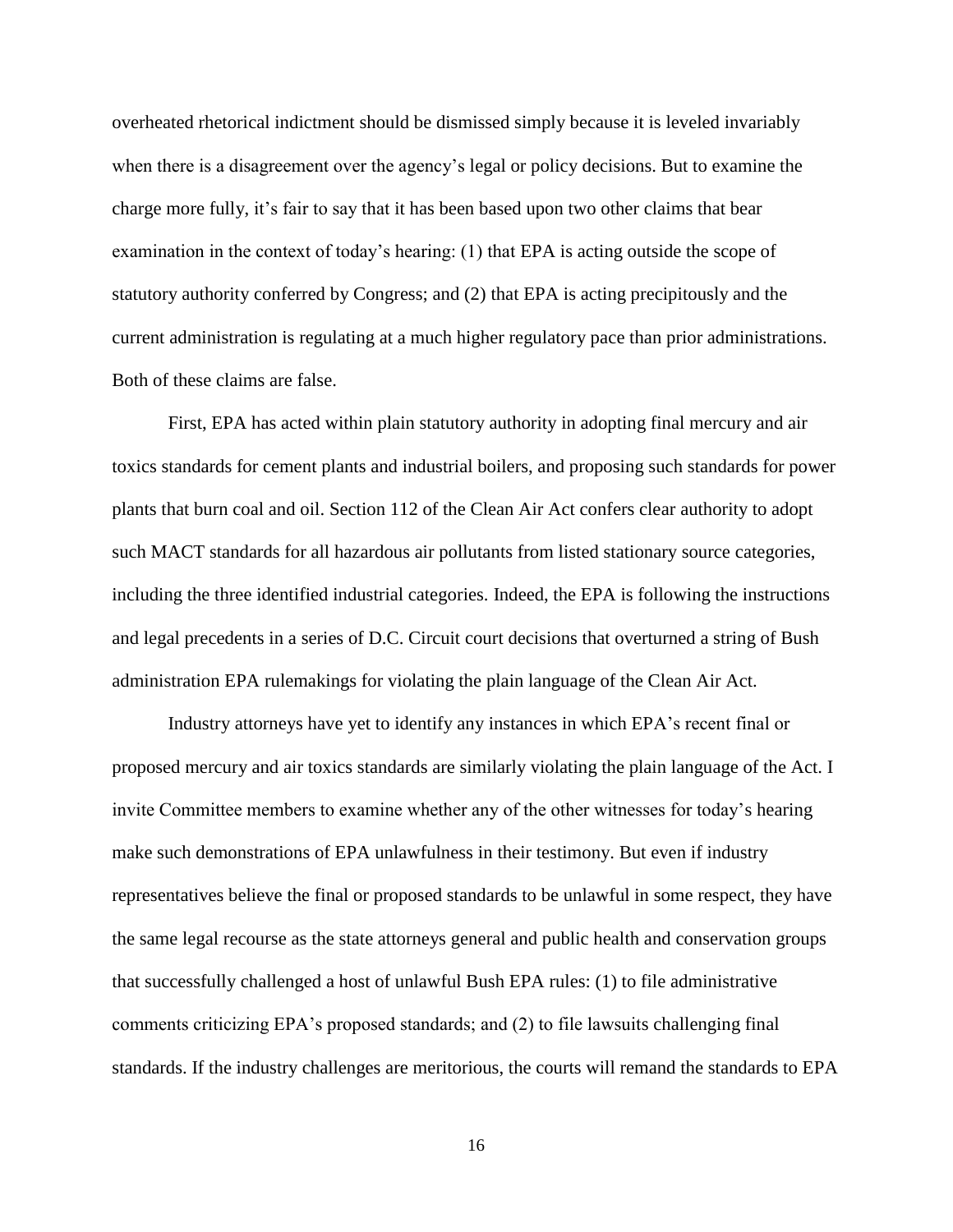for correction in order to deliver on the statutory promise of clean air to the public. If the industry challenges lack merit, the American people will enjoy the benefits of standards with enormous public health and environmental benefits.

EPA critics also have attacked the mercury and air toxics standards and similar health safeguards by arguing that the current administration is regulating at a much faster, heavier regulatory pace than prior administrations. For example, a November 22, 2010 editorial in the Wall Street Journal charged that the Obama EPA's regulatory output has outpaced the entire first term of the Clinton Administration implementing the just-enacted 1990 Clean Air Act Amendments. This charge and similar ones are demonstrably false.

EPA Administrator Lisa Jackson has already specifically refuted such charges in an October 14, 2010 letter to Congressmen Barton and Burgess:

The pace of EPA's Clean Air Act regulatory work under this administration is actually not faster than the pace under either of the two previous administrations. In fact, EPA has finalized or proposed fewer Clean Air Act rules (87) over the past 21 months than in the first two years of either President George W. Bush's administration (146) or President Clinton's administration (115).

Indeed, as discussed above, even this slower regulatory pace under the current administration has been a function of re-proposing and re-issuing numerous air pollution standards by the prior administration that were found unlawful. Those earlier unlawful standards and illegal delays brought us to where we are today.

#### **Responses to Cement Industry Claims About the Mercury and Air Toxics Standards**

The Portland Cement Association (PCA) has claimed that EPA's standards to reduce mercury and other toxic air pollution from cement kilns will overly burden their cement

17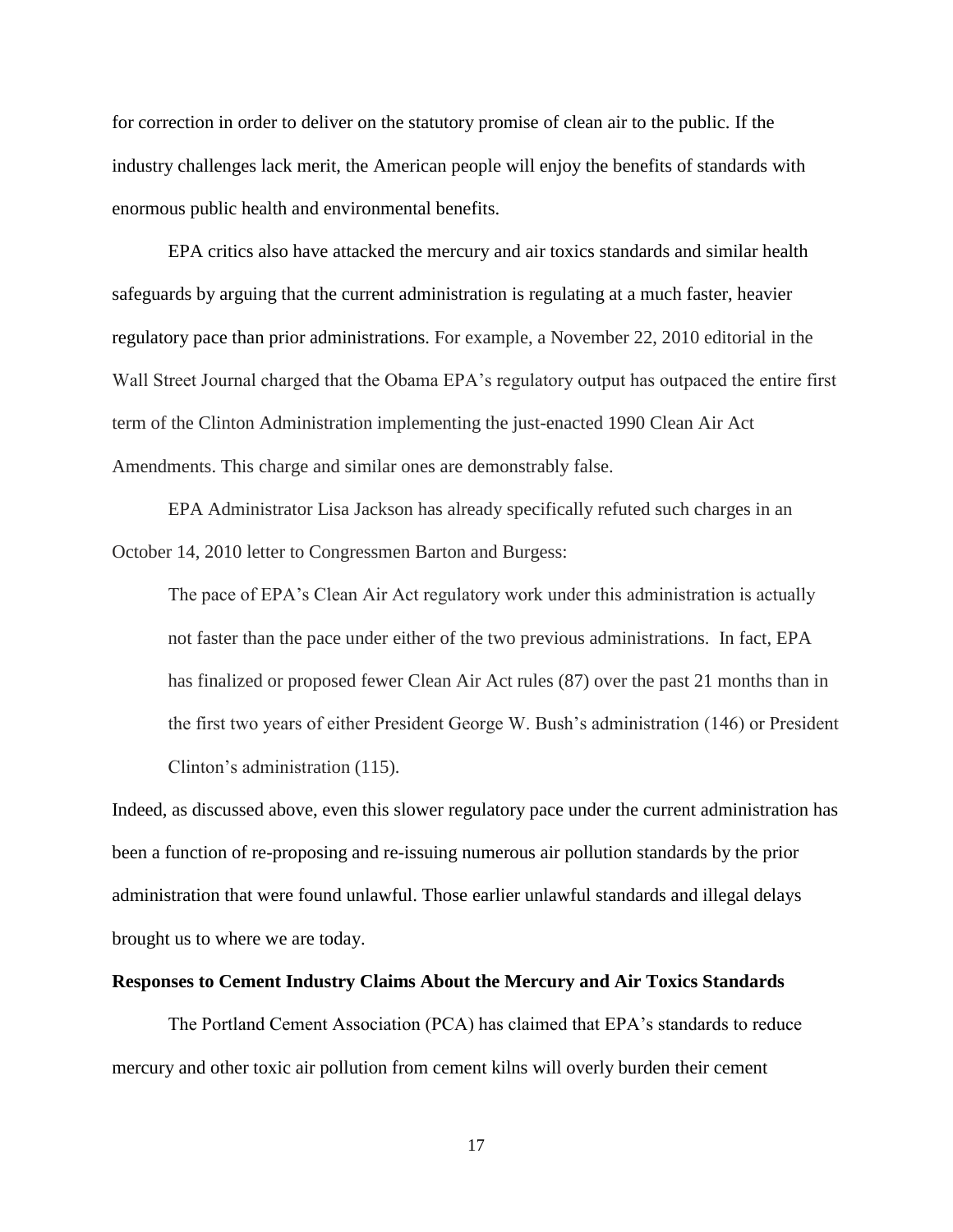companies with compliance costs, close down plants and force U.S. cement production overseas, and threaten industry jobs. In a March 2011 analysis of Clean Air Standards, PCA even goes so far as to assert that the standards' toxic air pollution reductions are of "questionable" environmental value."<sup>12</sup>

But the facts tell a very different story—despite EPA's strong regulatory impact analysis and PCA's own projections of cement industry growth released *after* the final standards, the Association is grossly overestimating the cost and economic impact of cleaning up its act and ignoring significant health, environmental, and economic benefits that will result from the standards.

EPA estimates that the standards will produce benefits of \$6.7 billion to \$18 billion annually, yielding benefits that far outweigh costs by a factor of 7 to  $20:1.^{13}$  The cement industry has available and cost-effective technologies to reduce pollution from their kilns and resources do so. As the organization Earthjustice notes in a recent January 2011 report, much of the cement industry — up to 80% of it — is dominated by major multinational corporations that are foreignowned and have available resources to pay for emissions controls. In fact, some of these companies make more profits in six months than what EPA's rule would cost the entire industry in a year and are already complying with similar emissions standards in other countries in Europe.<sup>14</sup> Only 4 of the 40 cement parent companies are smaller entities, and, among them, two of the companies would have compliance costs less than 1% of sales and the other two

 $\overline{a}$ 

 $12$  PCA, "Impact of Existing and Proposed EPA Standards on the U.S. Cement Industry," via [http://www.cement.org/newsroom/Media\\_1pgr.pdf,](http://www.cement.org/newsroom/Media_1pgr.pdf) (accessed 4-12-2011), p.1

<sup>&</sup>lt;sup>13</sup> EPA, "Fact Sheet: Final Amendments to National Air Toxic Emission Standards and New Source Performance Standards for Portland Cement Manufacturing," via

[http://www.epa.gov/ttn/atw/pcem/pcem\\_fs\\_080910.pdf,](http://www.epa.gov/ttn/atw/pcem/pcem_fs_080910.pdf) (accessed 4-12-2011), p.4.

 $14$  Earthjustice, "Dirty Air is Not the Key to Economic Growth," via

[http://earthjustice.org/sites/default/files/cementkilnmythvsfact.pdf,](http://earthjustice.org/sites/default/files/cementkilnmythvsfact.pdf) (accessed 4-12-2011), p. 2.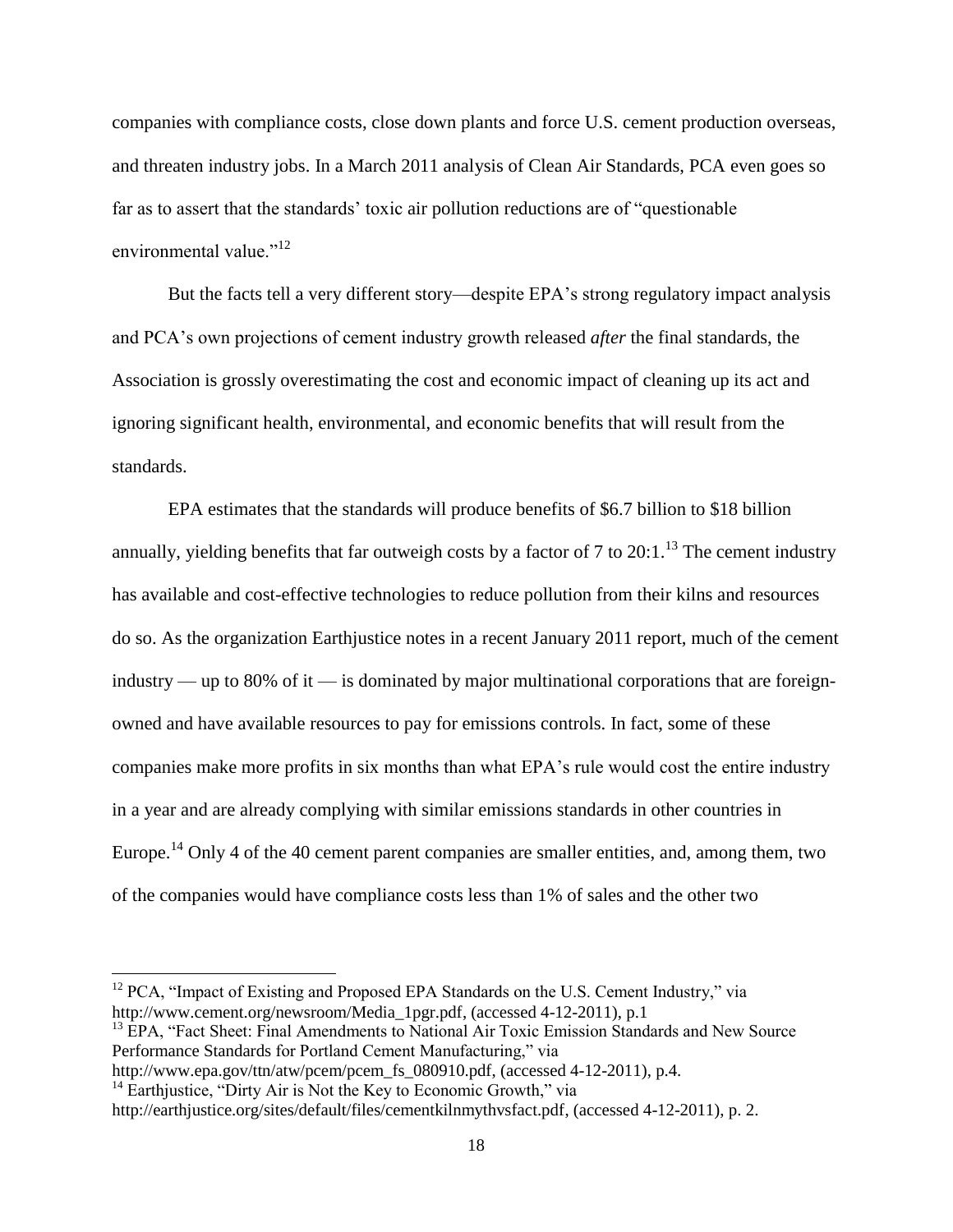companies no more than 3% of sales.<sup>15</sup> In one of its many devices to overestimate the costs of compliance, PCA assumes in its analysis that investments in pollution control equipment must be paid up front, rather than annualized over expected equipment lifetime, which is 20 years for most devices.

PCA also overestimates plant closures and impacts on domestic production capacity, resulting in production moving overseas and increased imports. In fact, PCA fails to include a basic incidence analysis of key factors — such as the price of imported versus domestic cements, demand response to any price increases in domestic cement — to support their assumptions. While EPA has identified up to 10 plants that could be idled under the standards until market conditions improve, rapid expansion reported by the industry in recent years, projections of future growth by PCA and company proposals to add new production lines show that the industry's capacity is strong and growing.<sup>16 17</sup> PCA's own November 2010 forecast estimates that domestic production will increase by more than 25 percent by 2013, while imports will increase only gradually and remain below more recent averages.<sup>18</sup>

Contrary to PCA's extreme claims of job loss, EPA projects that employment impacts on the industry will be minimal, ranging from a potential loss of 600 to a gain of  $1,300$  jobs.<sup>19</sup> This

l

<sup>&</sup>lt;sup>15</sup> EPA, "Regulatory Impact Analysis: Amendments to the National Emission Standards for Hazardous Air Pollutants and New Source Performance Standards (NSPS) for the Portland Cement Manufacturing Industry,‖ via [http://www.epa.gov/ttn/ecas/regdata/RIAs/portlandcementfinalria.pdf,](http://www.epa.gov/ttn/ecas/regdata/RIAs/portlandcementfinalria.pdf) (accessed 4-12- 2011), p. 1-3.

 $^{16}$  EPA, "Regulatory Impact Analysis," p. 1-2.

 $17$  Earthjustice, "Dirty Air is Not the Key to Economic Growth," p.3.

 $^{18}$  Earthjustice, "Dirty Air is Not the Key to Economic Growth," p.1.

 $19$  EPA, "Regulatory Impact Analysis," p. 1-2. Any potential job losses obviously are very real and distressing to the individuals whose jobs could be lost, and neither EPA nor any party is seeking that outcome. That unwelcome potential outcome, however, must be compared to an outcome in which up to 25,000 premature deaths will be avoided over the next decade as a result of the mercury and air toxics standards for cement plants.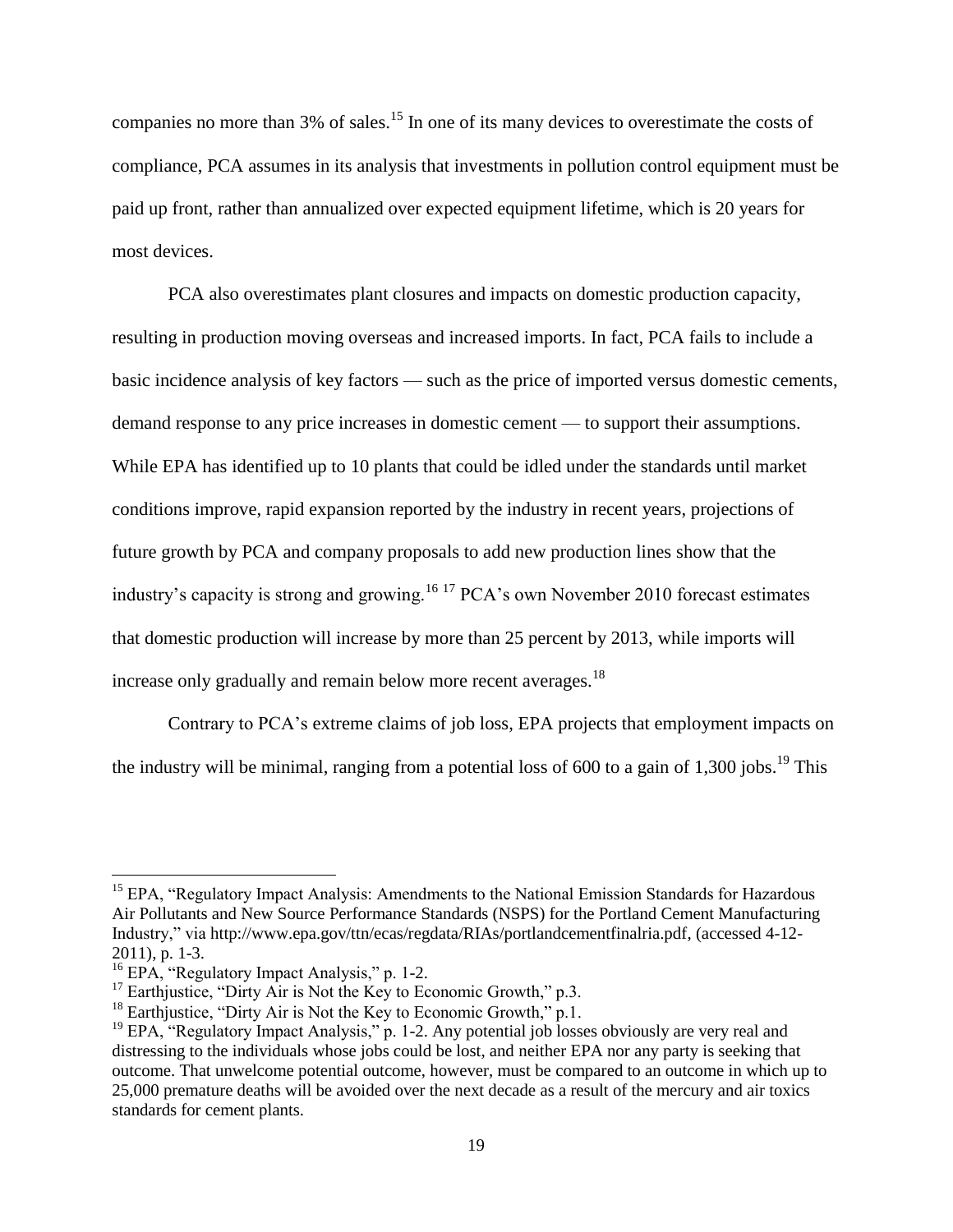does not include additional jobs that will be created from the production, distribution, installation, and maintenance of pollution control equipment.

The cement industry is one of the biggest toxic air polluters in the industrial sector and, for many decades has failed to reduce mercury and toxic air pollution to levels long required by the Clean Air Act, allowing this industry to escape standards that many other industrial sectors have been required to meet and are meeting.

For many communities concerned about the pollution that cement plants put in our air and water, the EPA standards are the only backstop to ensure adequate protection of our public health and environment. For example, in North Carolina, Titan America has proposed to build one of the largest cement plants in the country in Castle Hayne, near Wilmington, NC. Local North Carolina residents are fighting the project as the plant would be one of the largest emitters of mercury in the county; emit other toxic pollutants, including particular matter, nitrogen dioxide and sulfur dioxide; and expose an estimated 8,500 students enrolled within 5 miles of Titan's property to pollutants that cause asthma and other respiratory illnesses.<sup>20</sup> Local residents are pushing for a comprehensive environmental review before an air permit is issued by the state, to account for all the facility's health and environmental impacts.<sup>21</sup> Should the plant move forward despite the community's public health concerns, EPA's mercury and air toxic standards for cement plants will ensure that some critical safeguards will be in place, capping mercury emissions at 60 pounds per year instead of more than 400 pounds per year.

 $20$  Stop Titan, "Why Stop Titan America?" via [http://stoptitan.com/the-fight/why-stop-titan.asp,](http://stoptitan.com/the-fight/why-stop-titan.asp) (accessed 4-12-2011).

<sup>&</sup>lt;sup>21</sup> Gareth McGrath, "Judge says Titan's air quality permit application can proceed," Star News,  $1/4/2011$ , via [http://www.starnewsonline.com/article/20110104/ARTICLES/110109931/1155?p=1&tc=pg,](http://www.starnewsonline.com/article/20110104/ARTICLES/110109931/1155?p=1&tc=pg) (accessed 4-12-2011).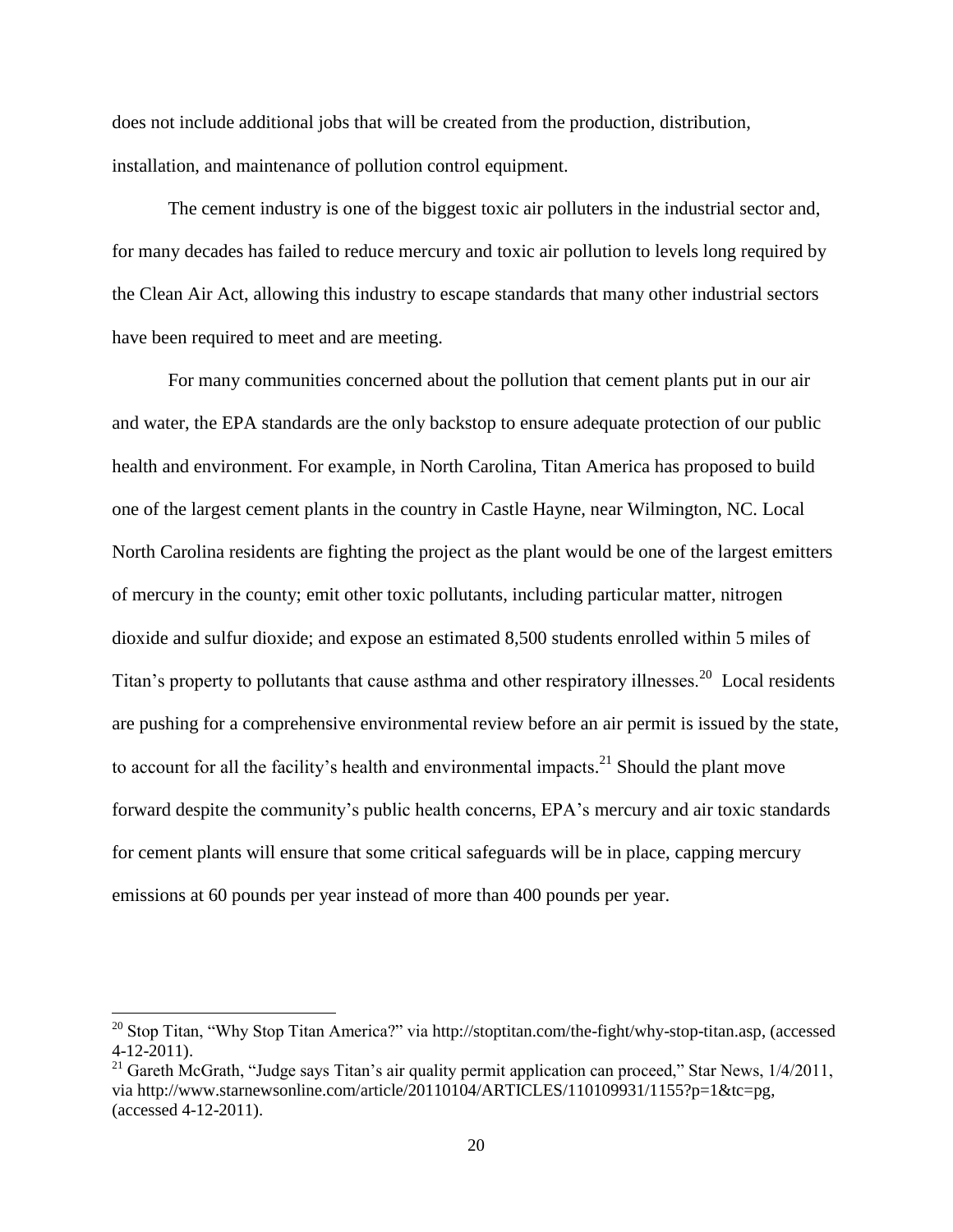### **Industry Economic Studies Concerning the Cement and Boiler Standards**

Despite the clear and overwhelming public health, economic and environmental benefits of these standards, industry trade associations have predictably released a number of studies over the past six months projecting grossly exaggerated economic impacts and job losses as part of their effort to weaken and block these critical safeguards. These analyses, including the American Forest Paper Association's (AFPA) and the Council of Industrial Boiler Owners' (CIBO) studies on the air toxic standards for industrial, commercial, and institutional boilers, and the PCA study on the air toxics standards for cement plants, fail to meet fundamental standards of economic methodology and analysis.

There are basic tricks these studies use to inflate the impact of these standards. All three studies fail to conduct a basic incidence analysis that assesses key factors, such as consumer response to any increased prices and the percentage of costs that producers are able to pass on to consumers, to determine the real effect of the standards on output and employment in a consistent way. For example, in its study of the air toxic standards for industrial, institutional and commercial boilers, CIBO mistakenly assumed that output from the industrial sector would be reduced by an amount equal to the capital investment required for compliance; however, without a proper analysis to determine how consumers and companies would respond, there is no basis for this assumption.<sup>22</sup> As noted earlier in this testimony, PCA's study also fails to look at basic incident components, including the price of imported versus domestic cement and how the price of imports will affect economic behavior.

l

 $22$  Laurie Johnson, "Congressional Research Service: CIBO boiler study used flawed economics," NRDC Switchboard, 2-16-2011, via

[http://switchboard.nrdc.org/blogs/ljohnson/congressional\\_research\\_service.html,](http://switchboard.nrdc.org/blogs/ljohnson/congressional_research_service.html) (accessed 4-13-2011) ("Congressional Research Service").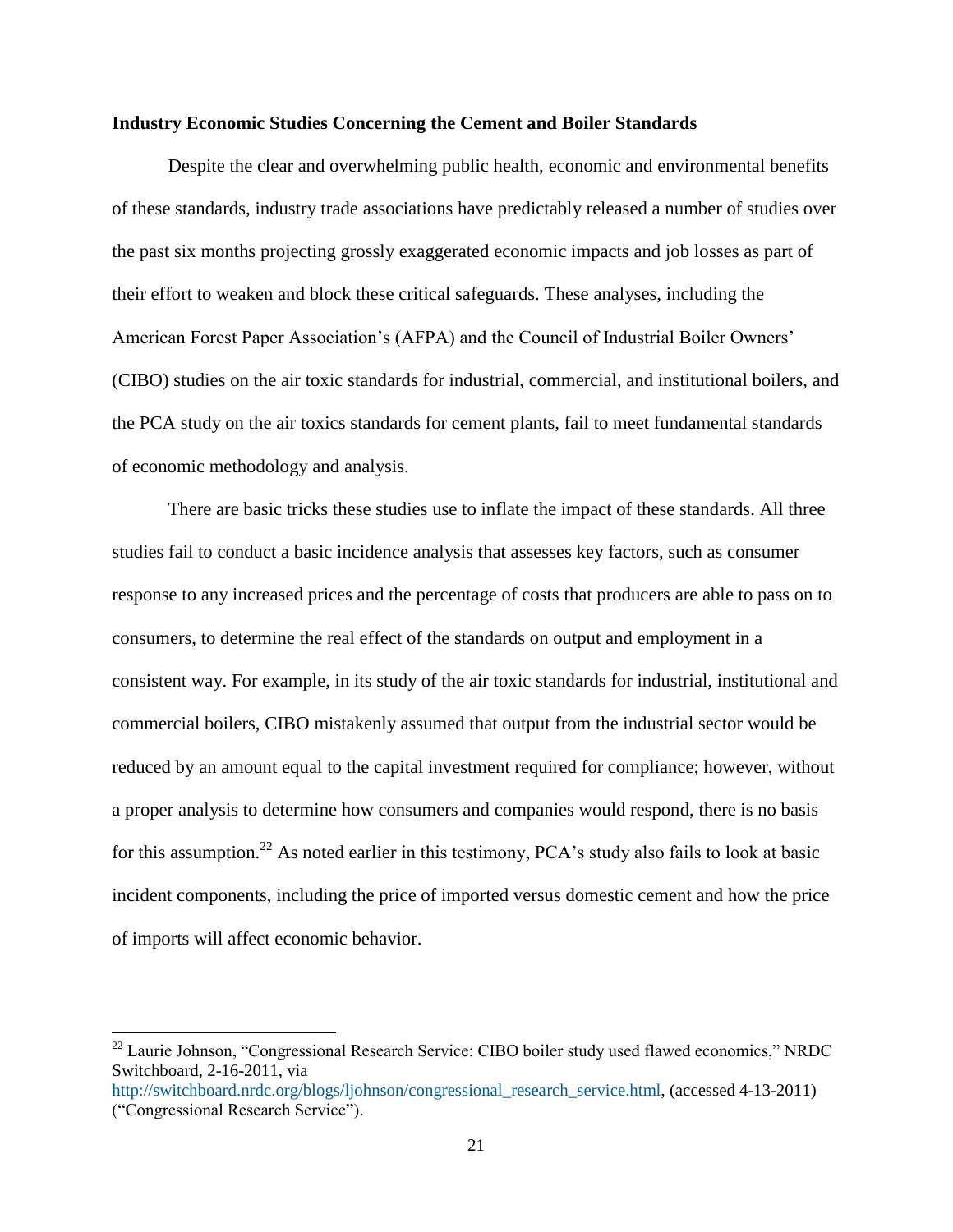All of the studies also jack up the cost of compliance by modeling exorbitant cost estimates for pollution control equipment and assuming that this equipment must be paid for up front, rather than annualized over the life of the equipment, which is 20 years for most devices. AFPA's study projects compliance costs for the pulp and paper sector almost double that of EPA's analysis.<sup>23</sup> Likewise CIBO's cost estimates for pollution controls were far higher than EPA's, resulting in a total capital cost more than twice what EPA projects (CIBO's estimate was \$20.7 billion compared to EPA's \$9.5 billion). The Congressional Research Service also notes that CIBO grossly exaggerated compliance costs. $^{24}$ 

These studies also ignore job gains from the production, distribution, installation and maintenance of pollution control equipment. The U.S. environmental technology industry generated \$282 billion in revenues and \$40 billion in exports and supported 1.6 million American jobs in 2007.<sup>25</sup> Typically, environmental standards result in a net gain in jobs as result of this industry's work, as well as the labor-intensive nature of these jobs.<sup>26</sup>

In what is likely one of the most egregious oversights, the studies completely disregard the significant health and environmental benefits of the standards. None of the studies assess these benefits in their reports. As noted earlier in my testimony, PCA's analysis goes so far as to

 $^{23}$  Laurie Johnson, "Pulp and paper industry's junk economic analysis of proposed EPA toxic emission standards for industrial boilers," NRDC Switchboard, 10-1-2010, via [http://switchboard.nrdc.org/blogs/ljohnson/pulp\\_and\\_paper\\_industrys\\_junk.html,](http://switchboard.nrdc.org/blogs/ljohnson/pulp_and_paper_industrys_junk.html) (accessed 4-13-2011).  $24$  Laurie Johnson, "Congressional Research Service."

<sup>&</sup>lt;sup>25</sup> Administrator Lisa P. Jackson, Remarks on the 40th Anniversary of the Clean Air Act, As Prepared, September 14, 2010, via

http://yosemite.epa.gov/opa/admpress.nsf/12a744ff56dbff8585257590004750b6/7769a6b1f0a5bc9a8525 779e005ade13!OpenDocument, (accessed 2/27/2011).

<sup>&</sup>lt;sup>26</sup> Laurie Johnson, "Congressional Research Service."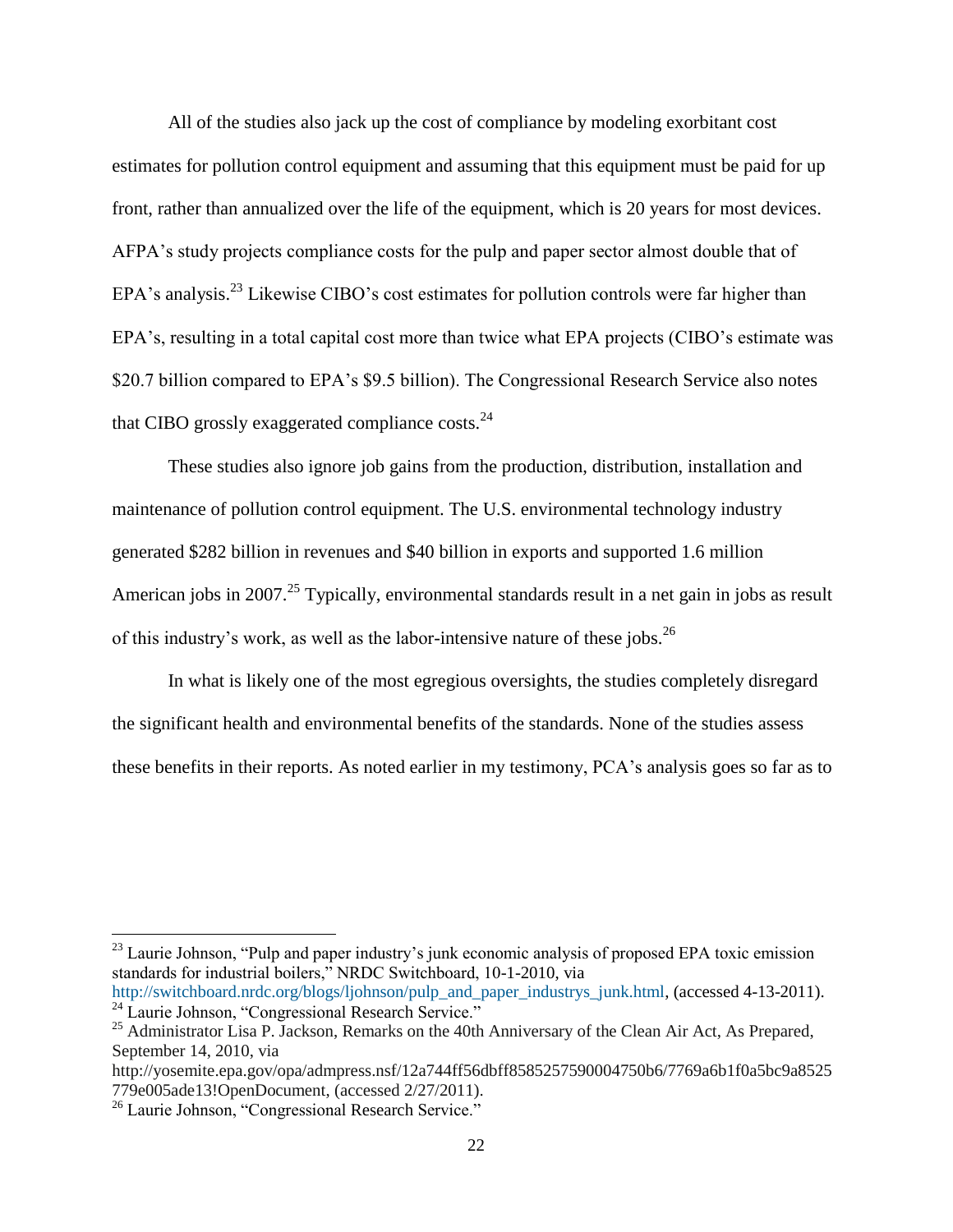question the inherent environmental value of the standards, despite never examining or quantifying these benefits in their analysis. $27$ 

NRDC asked three respected academic economics professors to evaluate and grade a few industry reports, including CIBO's and AFPA' studies, as if they had been submitted to the professors as assignments in their undergraduate courses. The reports did not pass muster, earning grades of "D/F" and "F" respectively. As Professor Charles D. Kolstad of the University of California, Santa Barbara noted of the AFPA study, "If I were grading this, I would give it an F. The economics are all wrong (lack of incidence analysis or acknowledgement of its importance; failure to draw on the relevant literature)." Professor Jason Shogren of the University of Wyoming had a similar perspective on the CIBO study—"Overall grade: Application—D (lack of a serious accounting of economic behavior—no attempt to account for the behavioral elasticities of demand, a high end cost estimation, one‐to‐one mapping of upgrade costs to demand reduction, not addressing impacts in non‐sector gainers within the economy, no accounting for R&D and new technology innovations and entrepreneurship). Transparency—F (Weak discussion on the basic economic role of responsiveness and substitution possibilities, multiplier justification is unclear, abatement cost assumptions incomplete, unclear, and inadequately justified)."<sup>28</sup>

## **Health Overview: Power Plants, Boilers and Cement Plants**

 $\overline{\phantom{a}}$ 

Fossil fuel power plants, boilers and cement plants all pose a major health hazard not only to the people living around them, but also regionally and across the nation, as the pollutants

 $27$  PCA, "Impact of Existing and Proposed EPA Standards on the U.S. Cement Industry," via [http://www.cement.org/newsroom/Media\\_1pgr.pdf,](http://www.cement.org/newsroom/Media_1pgr.pdf) (accessed 4-12-2011), p.1

<sup>&</sup>lt;sup>28</sup> Laurie Johnson, "Industry Reports Attacking Clean Air Rules Earn Poor Grades from Professorts," NRDC Switchboard, 10-28-2010, via

[http://switchboard.nrdc.org/blogs/ljohnson/industry\\_reports\\_attacking\\_cle.html,](http://switchboard.nrdc.org/blogs/ljohnson/industry_reports_attacking_cle.html) (accessed 4-13-2011).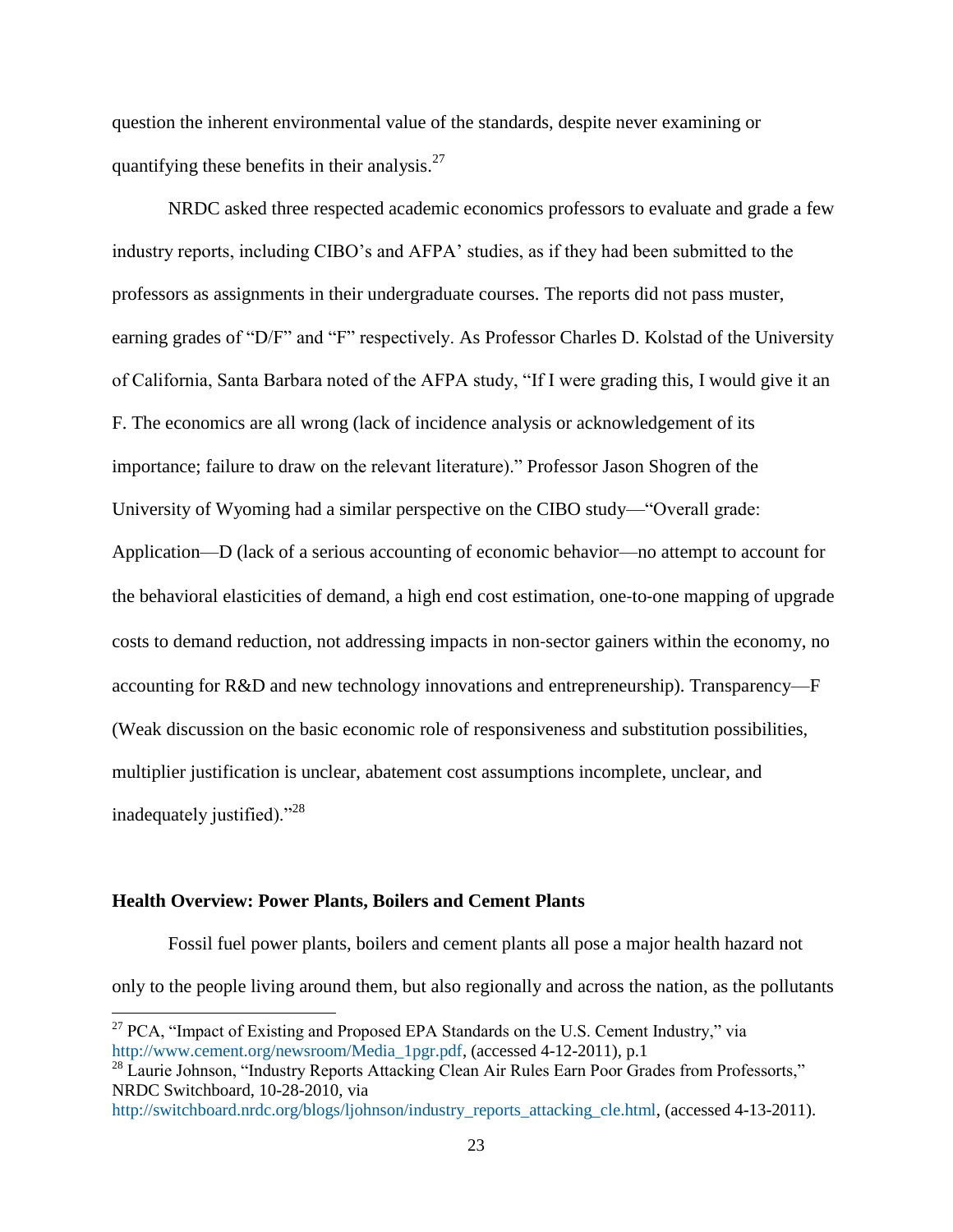emitted by these facilities contaminate communities, waterways and ecosystems across the United States and beyond. These industrial facilities emit vast quantities of deadly particulate matter or soot, smog-forming pollutants, and hazardous air pollutants such as acid gases, heavy metals like mercury, chromium, and lead, dangerous aromatics like benzene, and dioxins — a veritable toxic brew.

### **Health impacts of mercury**

 $\overline{\phantom{a}}$ 

Mercury is a highly neurotoxic contaminant that is pervasive throughout watersheds where it accumulates in fish, other wildlife, and ultimately in humans.<sup>29</sup> Mercury contamination of fish stocks is widespread in the United States, with nearly every state (48 out of 50) posting health advisories for mercury in fish.<sup>30</sup> A recent study of mercury levels in fish in streams across the United States found toxic methyl-mercury levels exceeding the level for human health concern at nearly 30% of the sites sampled.<sup>31</sup> For example, there are 1,039 advisories for mercury contamination in fish in Minnesota alone; 120 advisories for mercury contamination in Michigan waterways; 113 such advisories in Ohio; and 11 in Kentucky.<sup>32</sup>

Newly deposited mercury has been shown to be more bioavailable and more rapidly converted to methylmercury and represents a greater fraction of the methylmercury that is

 $^{29}$  US EPA 2009. Human Exposure to Methylmercury. [http://www.epa.gov/mercury/exposure.htm.](http://www.epa.gov/mercury/exposure.htm) <sup>30</sup> USGS. 2009. Recent findings from the National Water-Quality Assessment (NAWQA) and Toxic Substances Hydrology Programs (as presented to the NAWQA National Liaison Committee, August 21, 2009). US EPA 2007. National Listing of Fish Advisories Technical Fact Sheet: 2005/06 National Listing Fact Sheet; EPA-823-F-07-003; July 2007.

US Department of Health and Human Services and Environmental Protection Agency. 2009. What You Need to Know About Mercury in Fish and Shellfish. Available at [http://www.fda.gov/Food/FoodSafety/Product-](http://www.fda.gov/Food/FoodSafety/Product-SpecificInformation/Seafood/FoodbornePathogensContaminants/Methylmercury/ucm115662.htm)

[SpecificInformation/Seafood/FoodbornePathogensContaminants/Methylmercury/ucm115662.htm](http://www.fda.gov/Food/FoodSafety/Product-SpecificInformation/Seafood/FoodbornePathogensContaminants/Methylmercury/ucm115662.htm). <sup>31</sup> USGS. 2009. Mercury in Fish, Bed Sediment, and Water from Streams Across the United States, 1998-2005.

<sup>32</sup> http://water.epa.gov/scitech/swguidance/fishshellfish/fishadvisories/advisories\_index.cfm.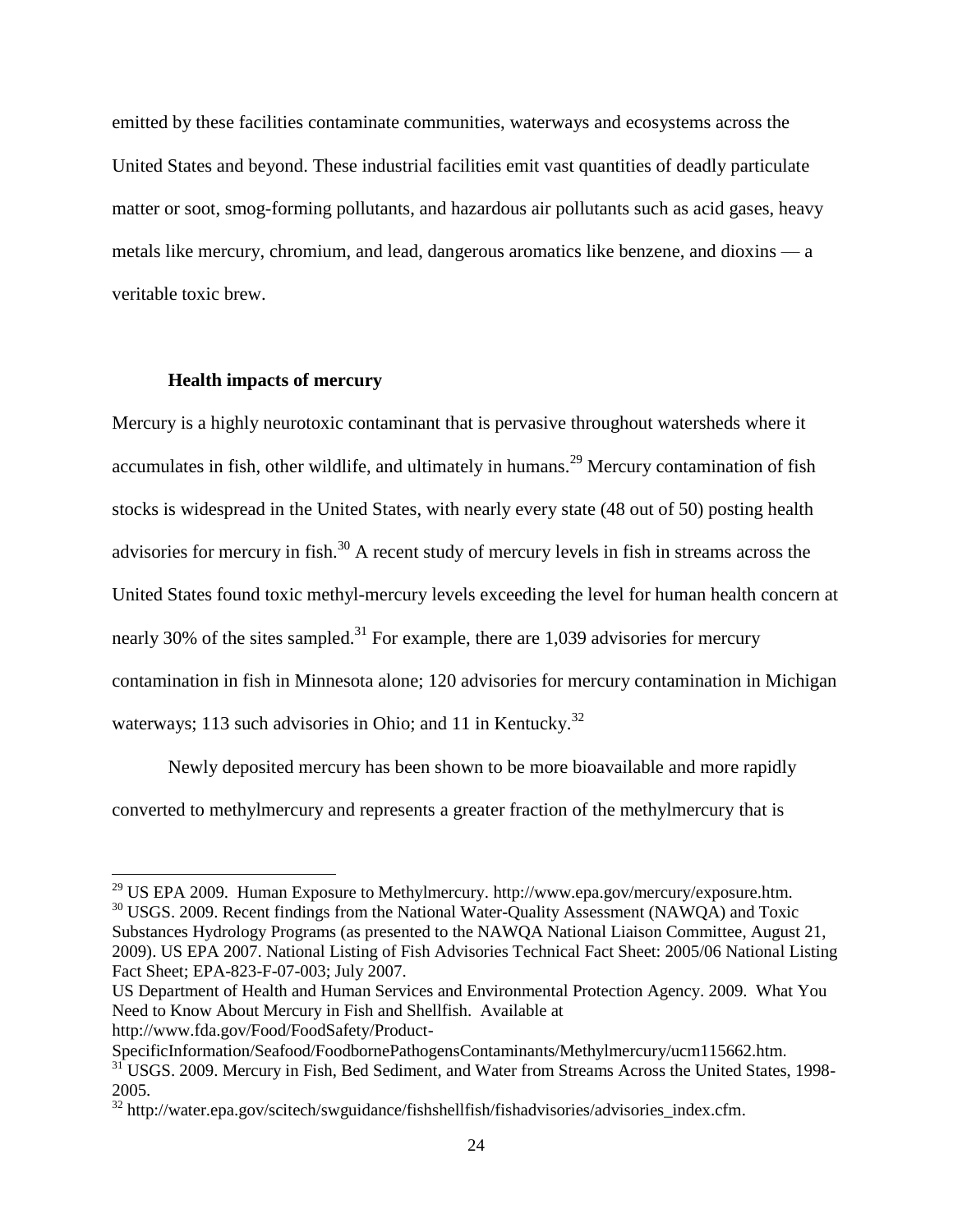incorporated into food chains and ultimately fish.<sup>33</sup> Local sources have been implicated in elevated levels of mercury measured in ambient air,<sup>34</sup> precipitation,<sup>35</sup> soils,<sup>36</sup> and methylmercury levels in biota including fish.**<sup>37</sup>** Reductions in local mercury emissions levels have been tied to decreasing levels measured in the environment and biota.<sup>38</sup>

Therefore, in order to achieve the National Academy of Sciences public health goal to reduce mercury concentration in fish,<sup>39</sup> current mercury emissions must be ratcheted down to decrease the amount of mercury cycling through aquatic systems and reduce contamination of fish and people. Coal-fired power plants, boilers and cement plants contribute to half of all the mercury air emissions in the United States.

<sup>&</sup>lt;sup>33</sup> USGS. 2009. Mercury in Fish, Bed Sediment, and Water from Streams Across the United States, 1998-2005. Hintelmann H, Harris R, Heyes A, Hurley JP, Kelly CA, Krabbenhoft DP, et al. Reactivity and mobility of ne and old mercury deposition in a boreal forest ecosystem during the first year of the METAALICUS study. Environ. Sci. Technol. 36(23):5034-40, 2002.

<sup>&</sup>lt;sup>34</sup> Manolopoulos H, Snyder DC, Schauer JJ, Hill JS, Turner JT, Olson ML, et al. Sources of speciated atmospheric mercury at a residential neighborhood impacted by industrial sources. Environ. Sci. Technol. 41(16):5626-33, 2007.

<sup>&</sup>lt;sup>35</sup> Dvonch JT, Graney JR, Keeler GJ, Stevens RK. Use of elemental tracers to source apportion mercury in south Florida precipitation. Environ. Sci. Technol. 33(24):4522-27, 1999.

White EM, Keeler GJ, Landis MS. Spatial variability of mercury wet deposition in eastern Ohio: summertime meteorological case study analysis of local source influences. Environ. Sci. Technol. 43(13):4946-53, 2009.

<sup>&</sup>lt;sup>36</sup> Biester H, Müller G, Schöler HF. Estimating distribution and retention of mercury in three different soils contaminated by emissions from chlor-alkali plants: part I. Sci. of the Tot. Environ. 284:177-89, 2002.

<sup>&</sup>lt;sup>37</sup> Evers DC, Han Y, Driscoll CT, Kamman NC, Goodale MW, Lambert KT, et al. Biological mercury hotspots in the northeastern United States and southwestern Canada. Biosci. 57(1):29-43, 2007.

 $38$  Frederick PC, Hylton B, Heath JA, Spalding MA. A historical records of mercury contamination in southern Florida (USA) as inferred from avian feather tissue. Environ. Toxicol. and Chem. 23(6):1474- 78, 2004. Driscoll CT, Han Y, Chen CY, Evers DC, Lambert KF, Holsen TM, et al. Mercury contamination in forest and freshwater ecosystems in the northeastern United States. Biosci. 57(1):17-28, 2007. USGS. 2009. Mercury in Fish, Bed Sediment, and Water from Streams Across the United States, 1998-2005.

<sup>&</sup>lt;sup>39</sup> National Research Council. 2000, Toxicological Effects of Methylmercury. National Academy Press. Washington DC.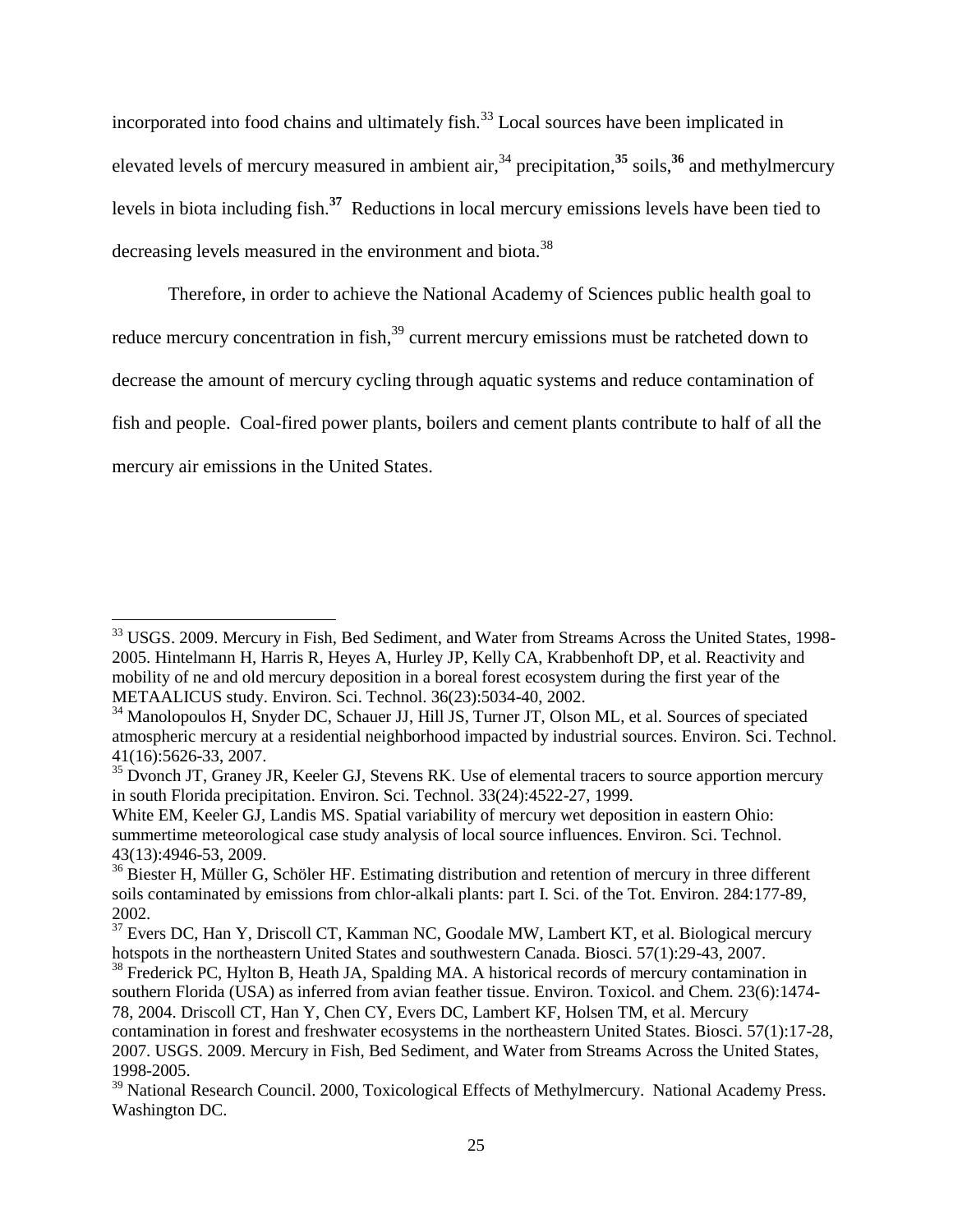A significant fraction of the U.S. population already has elevated levels of mercury in their bodies, with an estimated 8% of women having mercury levels considered unsafe. $40$ Further, *more than 300,000 newborns each year in the U.S. may have been over exposed to mercury in utero increasing their risk of neuro-developmental effects.*<sup>41</sup> Asians, Pacific Islanders, and Native Americans are all more likely to have elevated blood mercury levels, as are women living in the Northeast and other coastal areas, or consuming a lot of fish.<sup>42</sup> Researchers have estimated that in the U.S. methyl mercury toxicity is associated with between 115 and 2,675 excess cases per year of a level of cognitive impairment that would be considered mental retardation.<sup>43</sup> The cost of caring for these children has been estimated at between \$28 million and \$3.3 billion, a cost the researchers point out is accrued annually until mercury emissions are reduced.<sup>44</sup>

Methyl-mercury readily crosses the placenta and the blood brain barrier and is known to be neurotoxic, especially to the developing brain.<sup>45</sup> Several very large studies have shown solid associations between intrauterine methylmercury exposure and impaired neurobehavioral

 $40$  Schober SE, Sinks TH, Jones RL, Bolger PM, McDowell M, Osterloh J, et al. Blood mercury levels in US children and women of childbearing age, 1999-2000. JAMA. 289(13):1667-74, 2003.

<sup>&</sup>lt;sup>41</sup> Mahaffey KR, Clickner RP, Bodurow CC. Blood organic mercury and dietary mercury intake: National Health and Nutrition Examination Survey, 1999 and 2000. Environ Health Perspect. 112(5):562-70, 2004.  $^{42}$  Hightower JM, O'Hare A, Hernandez GT. Blood mercury reporting in NHANES: identifying Asian,

Pacific Islander, Native American, and multiracial groups. Environ Health Perspect. 114(2):173-5, 2006. Mahaffey KR, Clickner RP, Jeffries RA. Adult women's blood mercury concentrations vary regionally in the United States: association with patterns of fish consumption (NHANES 1999-2004). Environ. Health Perspect. 117(1):47-53, 2009.

<sup>&</sup>lt;sup>43</sup> Trasande, Leonardo, Schecter, Clyde, Haynes, Karla A., and Landrigan Phillip. Mental Retardation and Prenatial Methylmercury Toxicity. 2006 Am Journal of Industrial Medicine. 49:153-158.

<sup>44</sup> Trasande, Leonardo, Schecter, Clyde, Haynes, Karla A., and Landrigan Phillip. 2006. Applying Cost Analyses to Drive Policy that Protects Children Mercury as a Case Study. Ann. N.Y. Acad.Sci. 1076:911-923.

<sup>&</sup>lt;sup>45</sup> Myers GJ, Davidson PW. Prenatal mercury exposure and children: Neurologic, developmental, and behavioral research. Environ Health Perspect 106(Suppl 3): 841-847, 1998.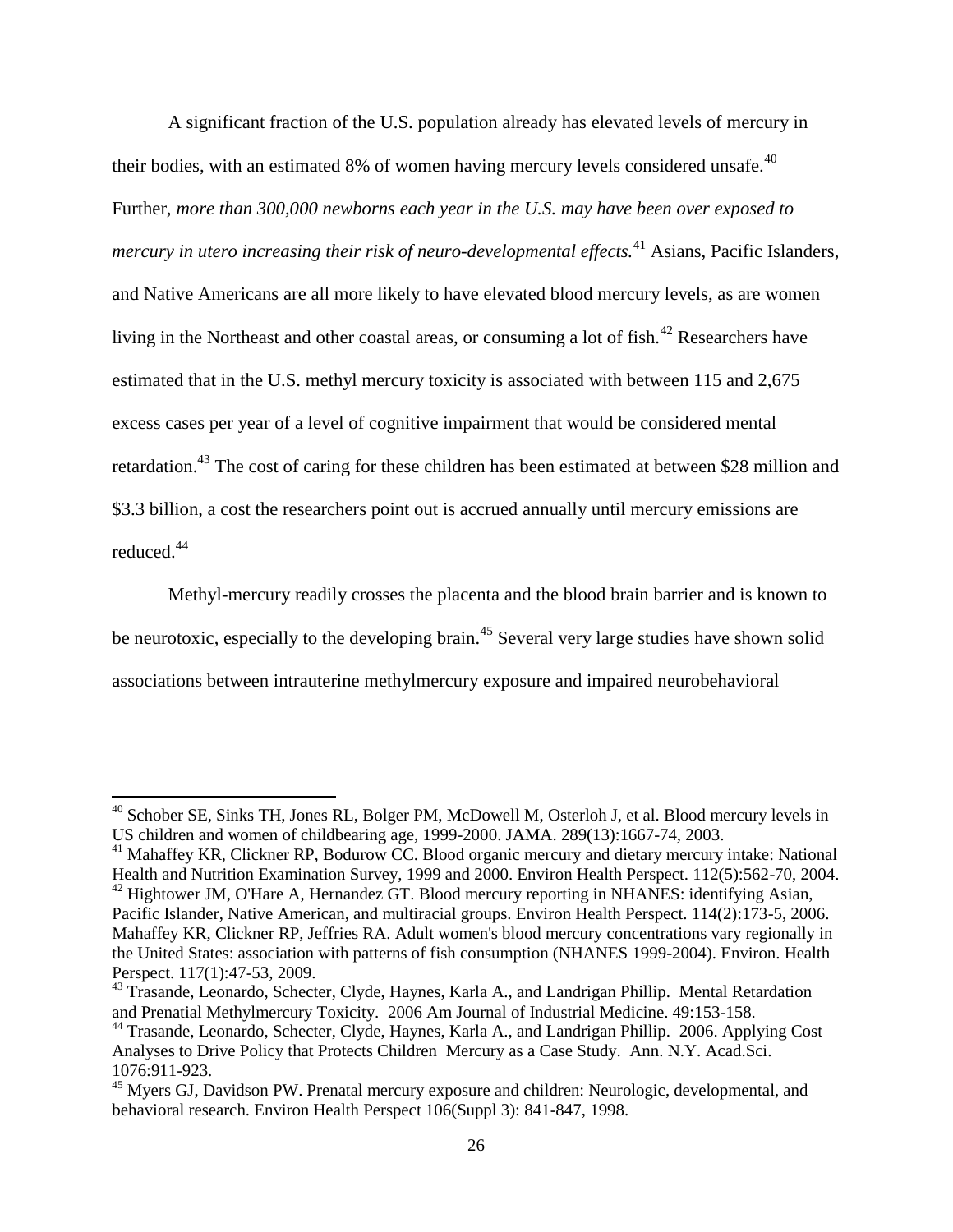performance.<sup>46</sup> Neurological effects in children can also occur from early life exposures to mercury at low doses resulting in diminished visual recognition memory  $(VRM)^{47}$  and other neurological impairments such as decreased visual motor development and receptive vocabulary.<sup>48</sup> Postnatal mercury exposure is also associated with ADHD as well as impacts to motor functions and IQ.<sup>49</sup> Some neurobehavioral deficits related to mercury exposure may take many years to manifest.<sup>50</sup>

Recent research has revealed that elevated levels of mercury in adults can trigger

neurological deficits impacting fine motor speed, dexterity, concentration, verbal learning, and

memory.<sup>51</sup> Cardiovascular effects have also been reported in adults at environmentally-relevant

exposure levels, indicating increased risks of myocardial infarction (e.g. heart attacks), increased

blood pressure, and thickening of the carotid artery (a measurement of atherosclerosis)

associated with elevated mercury levels. $52$ 

 $\overline{\phantom{a}}$ <sup>46</sup> Grandjean P, White RF, Weihe P, Jorgensen PJ. Neurotoxic risk caused by stable and variable exposure to methylmercury from seafood. Ambul Pediatr. 3(1):18-23, 2003.

Debes F, Budtz-Jørgensen E, Weihe P, White RF, Grandjean P. Impact of prenatal methylmercury exposure on neurobehavioral function at age 14 years. Neurotoxicol Teratol. 28(5):536-47, 2006. <sup>47</sup> Oken E, Wright RO, Kleinman KP, Bellinger D, Amarasiriwardena CJ, Hu H, Rich-Edwards JW,

Gillman MW. Maternal fish consumption, hair mercury, and infant cognition in a U.S. Cohort. Environ Health Perspect. 113(10):1376-80, 2005.

<sup>48</sup> Oken E, Radesky JS, Wright RO, Bellinger DC, Amarasiriwardena CJ, Kleinman KP, Hu H, Gillman MW. Maternal fish intake during pregnancy, blood mercury levels, and child cognition at age 3 years in a US cohort. Am J Epidemiol.167(10):1171-81, 2008.

Davidson PW, Myers GJ, Weiss B. Mercury exposure and child development outcomes. Pediatrics. 113(4 Suppl):1023-9, 2004. Oken E, Bellinger DC. Fish consumption, methylmercury and child neurodevelopment. Curr Opin Pediatr. 20(2):178-83, 2008.

<sup>&</sup>lt;sup>49</sup> Myers GJ, Thurston SW, Pearson AT, Davidson PW, Cox C, Shamlaye CF, Cernichiari E, Clarkson TW. Postnatal exposure to methyl mercury from fish consumption: a review and new data from the Seychelles Child Development Study. Neurotoxicol. 30(3):338-49, 2009.

<sup>&</sup>lt;sup>50</sup> Yoshida M, Shimizu N, Suzuki M, Watanabe C, Satoh M, Mori K, Yasutake A. Emergence of delayed methylmercury toxicity after perinatal exposure in metallothionein-null and wild-type C57BL mice. Environ Health Perspect. 116(6):746-51, 2008.

<sup>&</sup>lt;sup>51</sup> Yokoo EM, Valente JG, Grattan L, Schmidt SL, Platt I, Silbergeld EK. Low level methylmercury exposure affects neuropsychological function in adults. Environ Health. 2(1):8, 2003.

<sup>&</sup>lt;sup>52</sup> Guallar E, Sanz-Gallardo MI, van't Veer P, Bode P, Aro A, Gomez-Aracena J, et al. Mercury, fish oils, and the risk of myocardial infarction. N Engl J Med. 347(22):1747-54, 2002.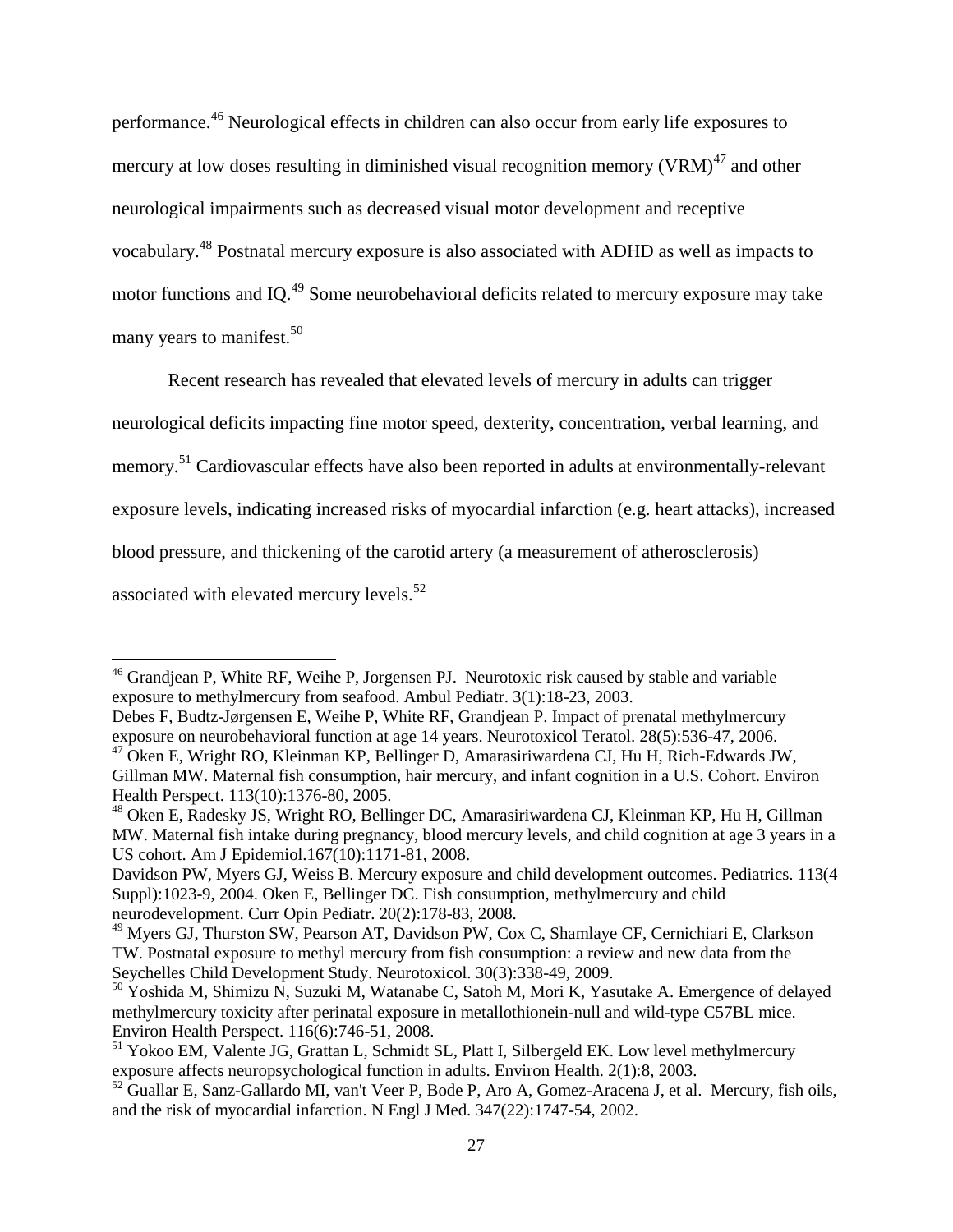# **Health impacts of other toxic heavy metals**<sup>53</sup>

Clean up standards for power plants, boilers and cement plants not only would make substantial reductions in mercury pollution, but also reduce other toxic heavy metals, including antimony, arsenic, beryllium, cadmium, chromium, cobalt, lead, manganese, nickel and selenium. Due to the low volatility of these metals, the majority of emissions occur as particles. The public is exposed through direct inhalation of metal containing particles and soil contamination resulting from aerial deposition of metals.

Hexavalent chromium, for example, is a known human carcinogen, primarily affecting the lungs, but tumors in the stomach and intestinal tract have also been reported.<sup>54</sup> Exposure to hexavalent chromium is also associated with respiratory effects (*e.g.*, nasal and lung irritation, altered pulmonary function), gastrointestinal effects (*e.g.*, irritation, ulceration and nonneoplastic lesions of the stomach and small intestine), hematological effects (*e.g.*, microcytic, hypochromic anemia), and reproductive effects (*e.g.*, effects on male reproductive organs, including decreased sperm count and histopathological change to the epididymis). Bronchitis, decreases in pulmonary function, pneumonia, and other respiratory effects have been noted from chronic high dose exposure of hexavalent chromium in occupational settings. Hexavalent

l

Salonen JT, Seppanen K, Nyyssonen K, Korpela H, Kauhanen J, Kantola M, et al. Intake of mercury from fish, lipid peroxidation, and the risk of myocardial infarction and coronary, cardiovascular, and any death in eastern Finnish men. Circulation 91(3):645-55, 1995.

Choi AL, Weihe P, Budtz-Jørgensen E, Jørgensen PJ, Salonen JT, Tuomainen TP, Murata K, Nielsen HP, Petersen MS, Askham J, Grandjean P. Methylmercury exposure and adverse cardiovascular effects in Faroese whaling men. Environ. Health Perspect. 117(3):367-72, 2009.

Jacob-Ferreira AL, Passos CJ, Jordão AA, Fillion M, Mergler D, Lemire M, Gerlach RF, Barbosa Jr F, Tanus-Santos JE. Mercury Exposure Increases Circulating Net Matrix Metalloproteinase (MMP)-2 and MMP-9 Activities. Basic Clin. Pharmacol. Toxicol. 1-8, 2009 [Epub ahead of print] PMID: 19594729. <sup>53</sup> 70 Fed. Reg. 59402, 59406-08 (Oct. 12, 2005), Agency for toxic substances and Disease Registry, Public Health Statements, http://www.atsdr.cdc.gov/.

<sup>54</sup> US DHHS, ATSDR. 2008. Draft Toxicological Profile For Chromium.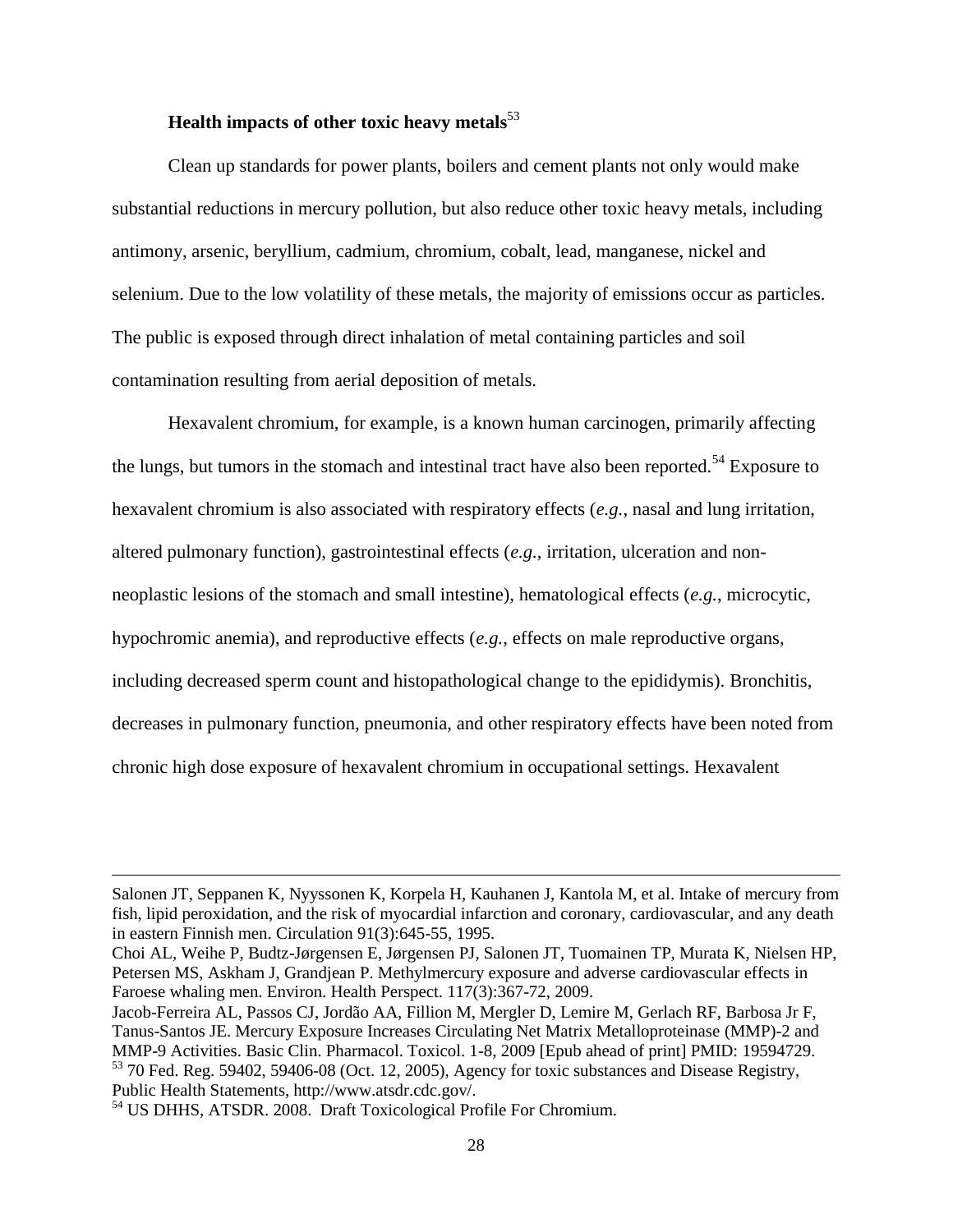chromium inhalation exposure may be associated with complications during pregnancy and childbirth.

Another notoriously toxic heavy metal, lead, exerts "a broad array of deleterious effects on multiple organ systems via widely diverse mechanisms of action," including effects on heme biosynthesis and related functions; neurological development and function; reproduction and physical development; kidney function; cardiovascular function; and immune function.<sup>55</sup> In particular, lead is associated with neurological, hematological, and immune effects on children, and hematological, cardiovascular and renal effects on adults. Children are particularly sensitive to the effects of lead. Functional manifestations of lead neurotoxicity during childhood include sensory, motor, cognitive and behavioral impacts. Cognitive effects of special concern include decrements in IQ scores and academic achievement, as well as attention deficit problems. Children in poverty and black, non-Hispanic children face higher exposures to lead and are consequently more susceptible to lead's health impacts. Reproductive effects, such as decreased sperm count in men and spontaneous abortions in women, have been associated with lead exposure. There is also some evidence of lead carcinogenicity, primarily from animal studies, together with limited human evidence of suggestive associations. EPA has classified lead as a probable human carcinogen.

## **Health impacts of acid gases<sup>56</sup>**

l

Hydrogen chloride (HCl) is irritating and corrosive to any tissue it contacts. Brief exposure to low levels causes throat irritation. Long-term exposure to low levels can cause respiratory problems, eye and skin irritation, and discoloration of the teeth. Exposure to higher

 $<sup>55</sup>$  National Ambient Air Quality Standards for Lead, 73 Fed. Reg. 66964, 66975-76 (Nov. 12, 2008).</sup> <sup>56</sup> Agency of Toxic Substances and Disease Registry, ToxFAQs,

[http://www.atsdr.cdc.gov/toxfaqs/TF.asp?id=759&tid=147,](http://www.atsdr.cdc.gov/toxfaqs/TF.asp?id=759&tid=147) ATSDR, Medical Management Guidelines for Hydrogen Fluoride, ttp://www.atsdr.cdc.gov/MMG/MMG.asp?id=1142&tid=250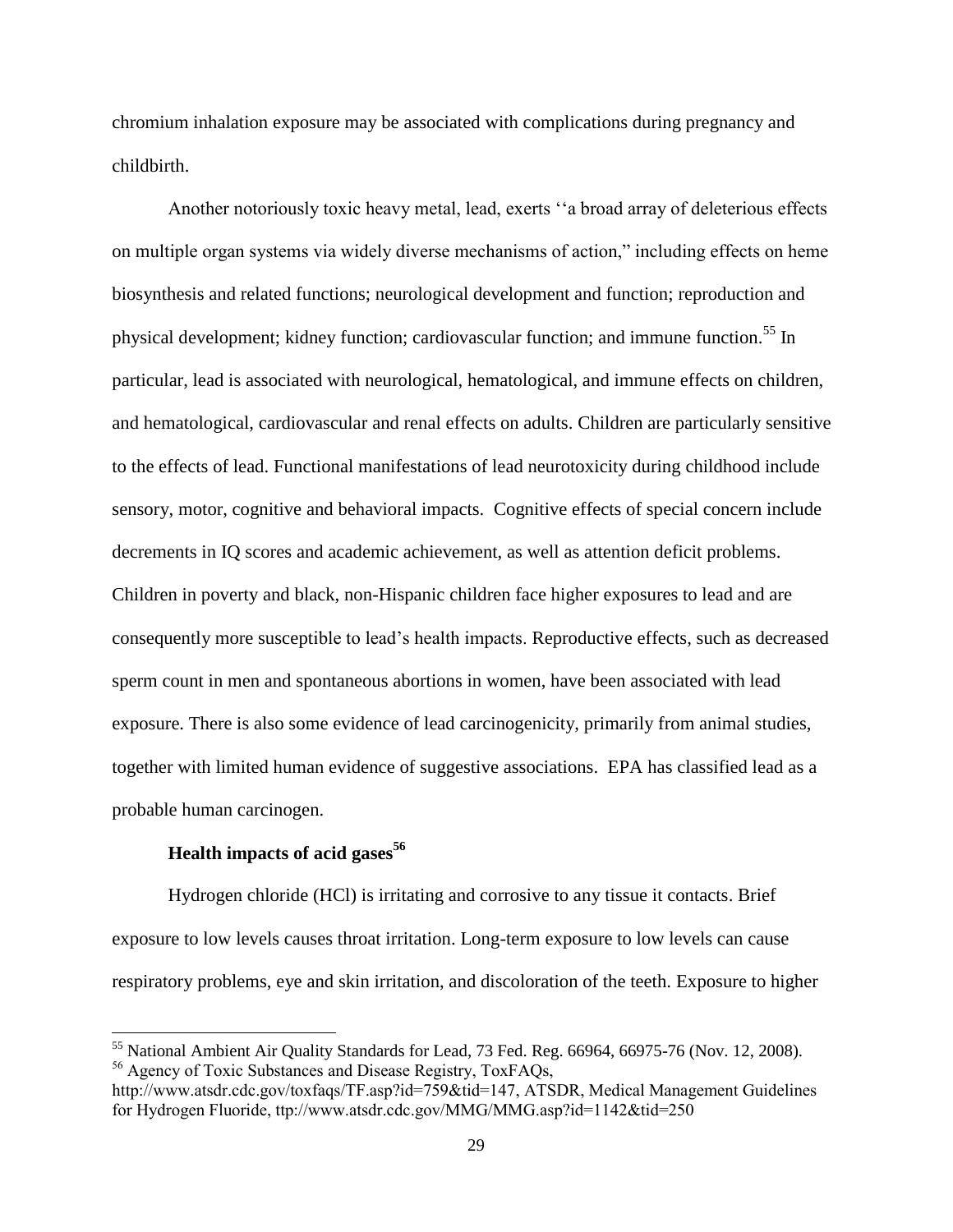levels can result in rapid breathing, narrowing of the bronchioles, blue coloring of the skin, severe burns of the eyes and skin, accumulation of fluid in the lungs, and even death. Some people may develop reactive airways dysfunction syndrome (RADS), a type of asthma caused by some irritating or corrosive substances. Children may be more vulnerable than adults to corrosive agents, such as HCl, because of their relatively narrower airways, relatively greater exposure due to greater breathing volume per pound of body weight and relatively longer potential exposure durations. Hydrogen fluoride or Hydrofluoric acid (HF) is a serious systemic poison that is highly corrosive; exposure to it can be fatal.

# **Health impacts of organic chemicals**<sup>57</sup>

Organic compounds emitted by coal boilers include but are not limited to acetaldehyde, benzene, formaldehyde, dioxin and furan, polycyclic aromatic hydrocarbons (PAHs), toluene, and xylenes. Each of these organic compounds is associated with a range of potential health effects. Several of the health effects from short-term inhalation exposure to these pollutants are similar: they include irritation of the eyes, skin, and respiratory tract in humans; central nervous system effects (e.g., drowsiness, dizziness, headaches, depression, nausea, irregular heartbeat); reproductive and developmental effects; and, neurological effects. Exposure to benzene at extremely high concentrations may lead to respiratory paralysis, coma, or death. Long-term inhalation exposure in humans produces health effects that range from mild to serious. Mild symptoms may include nausea, headache, weakness, insomnia, intestinal pain, and burning eyes. Long-term exposure also has effects on the central nervous system, can be toxic to the immune system, and can produce disorders of the blood, lead to reproductive disorders in women (*e.g.*, increased risk of spontaneous abortion), and is associated with developmental effects, gastrointestinal irritation, liver injury, and muscular effects. In addition, some of the organic

<sup>57</sup> ATSDR, Public Health Statements, http://www.atsdr.cdc.gov/.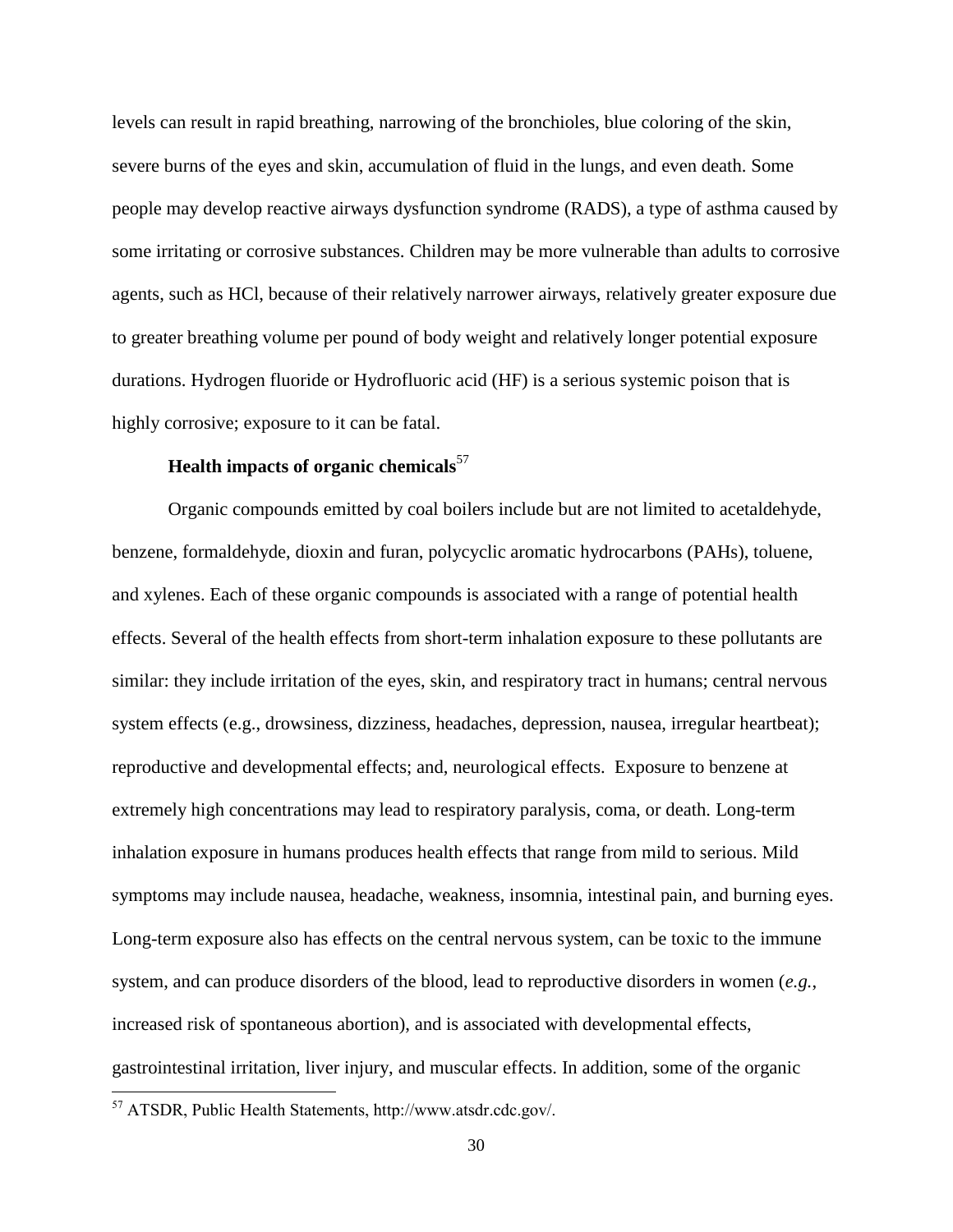HAPs are either known human carcinogens, such as benzene, or probable carcinogens, such as formaldehyde and dioxins.

Polycyclic aromatic hydrocarbons (PAHs) are known human mutagens, carcinogens, and/or developmental toxicants.<sup>58</sup> Infants and children are *especially* sensitive and susceptible to the hazards of PAHs. Greater lifetime cancer risks result from early exposure to carcinogens (*i.e.*, at a young age), and many carcinogens can have a long latency period. These substances are known to cross the placenta to harm the unborn fetus; in addition to contributing to fetal mortality they have been shown to increase the cancer risk, and produce tumors as well as birth defects in offspring.<sup>59</sup> There is also evidence that exposure of children to PAHs at ambient levels in polluted areas can adversely affect IQ. $^{60}$  Further evidence suggests that prenatal exposure to PAHs may be a risk factor for the early development of asthma-related symptoms and can adversely affect children's cognitive development, with implications for diminished school performance.<sup>61</sup> Thus the adverse health impacts of PAH exposure to infants and children are significantly greater.

## **Health impacts of particulate matter.**

<sup>&</sup>lt;sup>58</sup> Salmon A.G. and Meehan T. Potential Impact of Environmental Exposures to Polycyclic Organic Material (POM) on Children's Health, California Office of Environmental Health Hazard Assessment (OEHHA).

[http://www.oehha.ca.gov/public\\_info/public/kids/pdf/PAHs%20on%20Children's%20Health.pdf](http://www.oehha.ca.gov/public_info/public/kids/pdf/PAHs%20on%20Children) Agency for Toxic Substances and Disease Registry, Public Health Statement for Polycyclic Aromatic Hydrocarbons (PAHs). August 1995. http://www.atsdr.cdc.gov/PHS/PHS.asp?id=120&tid=25

<sup>&</sup>lt;sup>59</sup> Perera FP. DNA Damage from Polycyclic Aromatic Hydrocarbons Measured by Benzo[a]pyrene-DNA Adducts in Mothers and Newborns from Northern Manhattan, The World Trade Center Area, Poland, and China, Cancer Epidemiol Biomarkers Prev 2005;14(3):709–14.

 $60$  Perera, FP et. al. Prenatal Airborne Polycyclic Aromatic Hydrocarbon Exposure and Child IQ at Age 5 Years. Pediatrics 2009;124:e195–e202.

<sup>61</sup> Perera FP, Rauh V, Tsai WY, Kinney P, Camann D, et al. (2003) Effects of transplacental exposure to environmental pollutants on birth outcomes in amultiethnic population. Environ Health Perspect 111: 201–205. Perera FP et. al., Effect of Prenatal Exposure to Airborne Polycyclic Aromatic Hydrocarbons on Neurodevelopment in the First 3 Years of Life among Inner-City Children, Environ Health Perspect 114:1287–1292 (2006).